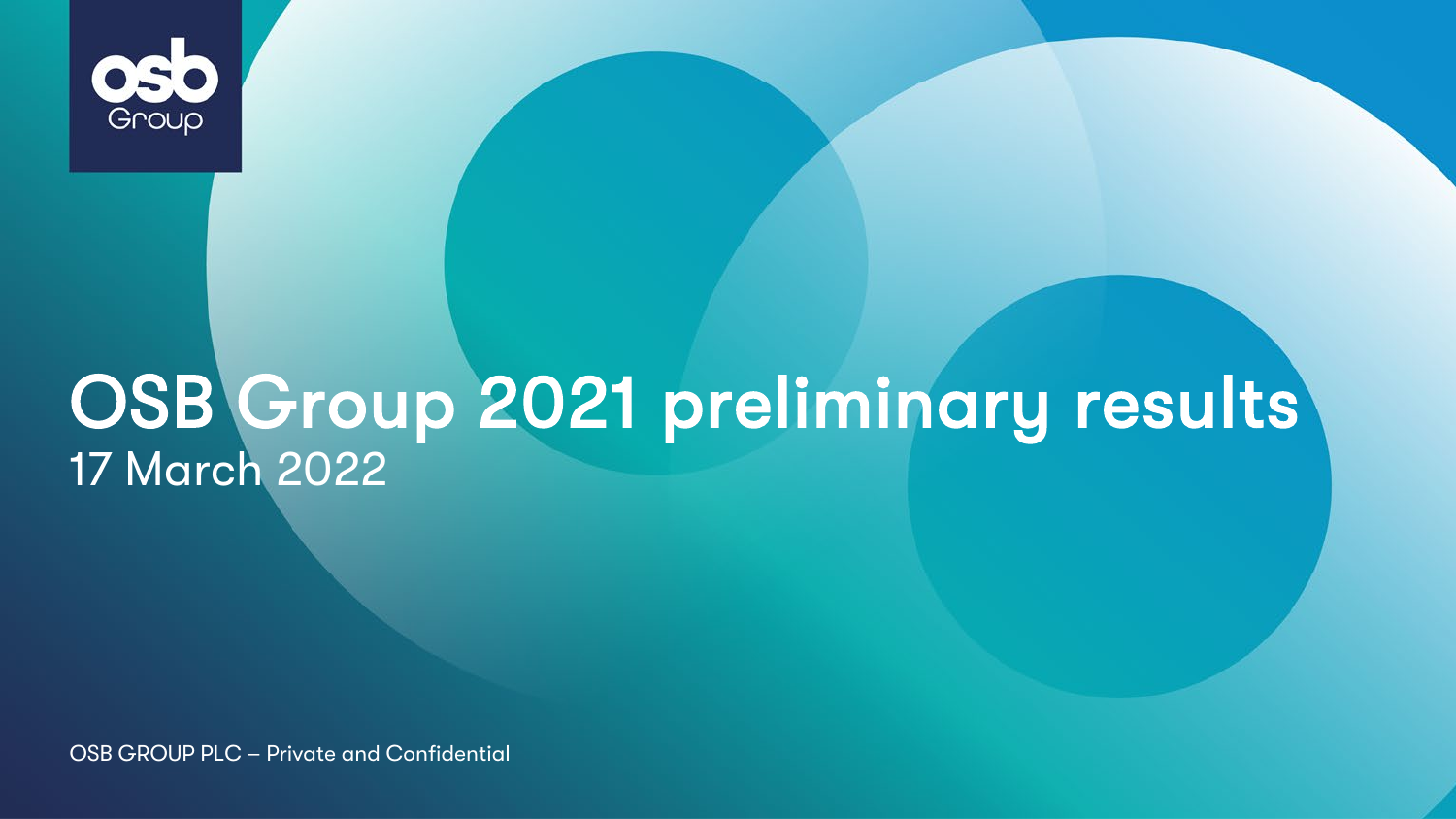

# Excellent results for 2021

| Strong credit performance with balances over three months in arrears broadly stable at 1.1% (2020: 0.9%)<br>$\bullet$<br>Statutory impairment credit of £4.4m and £24.9m provision release for the year<br>$\bullet$<br><b>Strong credit and risk</b><br>Positive economic indicators in 2021 enabled the Group to introduce new products in core Buy-to-Let and<br>management<br>Residential sub-segments at pre-pandemic criteria in the second half and we have recently returned to the<br>market with new commercial products under the InterBay brand<br>CET1 strengthened to 19.6%, with a total capital ratio of 21.2%<br><b>Strong capital and</b><br>The Group announced a share repurchase programme of £100m to commence on 18 March<br>liquidity position<br>Retail deposits reached £17.5bn complemented by £1.9bn securitisations across the Group<br>lower than originally expected<br><b>Building our business</b><br>The Group demonstrated its long term dedication to reducing the impact of climate change by joining the<br>$\bullet$<br>Net-Zero Banking Alliance and committing to achieve Net Zero greenhouse gas emissions by 2050<br>Although we remain cognisant of continued inflationary and geopolitical pressures in the economic outlook,<br>Outlook for 2022<br>Based on current pricing and funding costs, underlying NIM is expected to be broadly flat to 2021<br>We expect underlying cost to income ratio to increase marginally, with potential for additional inflationary | <b>Excellent results for</b><br>2021 | The Group achieved a record underlying profit before tax of £522m<br>$\bullet$<br>The statutory net loan book grew by 10% supported by £4.5bn of new lending<br>$\bullet$<br>Underlying return on equity improved to 24%<br>$\bullet$<br>Underlying net interest margin increased to 282bps<br>$\bullet$<br>Total dividend for 2021 of 26 pence per share |
|---------------------------------------------------------------------------------------------------------------------------------------------------------------------------------------------------------------------------------------------------------------------------------------------------------------------------------------------------------------------------------------------------------------------------------------------------------------------------------------------------------------------------------------------------------------------------------------------------------------------------------------------------------------------------------------------------------------------------------------------------------------------------------------------------------------------------------------------------------------------------------------------------------------------------------------------------------------------------------------------------------------------------------------------------------------------------------------------------------------------------------------------------------------------------------------------------------------------------------------------------------------------------------------------------------------------------------------------------------------------------------------------------------------------------------------------------------------------------------------------------------------------|--------------------------------------|-----------------------------------------------------------------------------------------------------------------------------------------------------------------------------------------------------------------------------------------------------------------------------------------------------------------------------------------------------------|
|                                                                                                                                                                                                                                                                                                                                                                                                                                                                                                                                                                                                                                                                                                                                                                                                                                                                                                                                                                                                                                                                                                                                                                                                                                                                                                                                                                                                                                                                                                                     |                                      |                                                                                                                                                                                                                                                                                                                                                           |
|                                                                                                                                                                                                                                                                                                                                                                                                                                                                                                                                                                                                                                                                                                                                                                                                                                                                                                                                                                                                                                                                                                                                                                                                                                                                                                                                                                                                                                                                                                                     |                                      |                                                                                                                                                                                                                                                                                                                                                           |
|                                                                                                                                                                                                                                                                                                                                                                                                                                                                                                                                                                                                                                                                                                                                                                                                                                                                                                                                                                                                                                                                                                                                                                                                                                                                                                                                                                                                                                                                                                                     |                                      | Integration is progressing well with c. £24m annualised run rate savings achieved by the end of 2021 at costs                                                                                                                                                                                                                                             |
| headwinds                                                                                                                                                                                                                                                                                                                                                                                                                                                                                                                                                                                                                                                                                                                                                                                                                                                                                                                                                                                                                                                                                                                                                                                                                                                                                                                                                                                                                                                                                                           |                                      | based on the current pipeline and applications, we expect to deliver underlying net loan book growth of c. 10%                                                                                                                                                                                                                                            |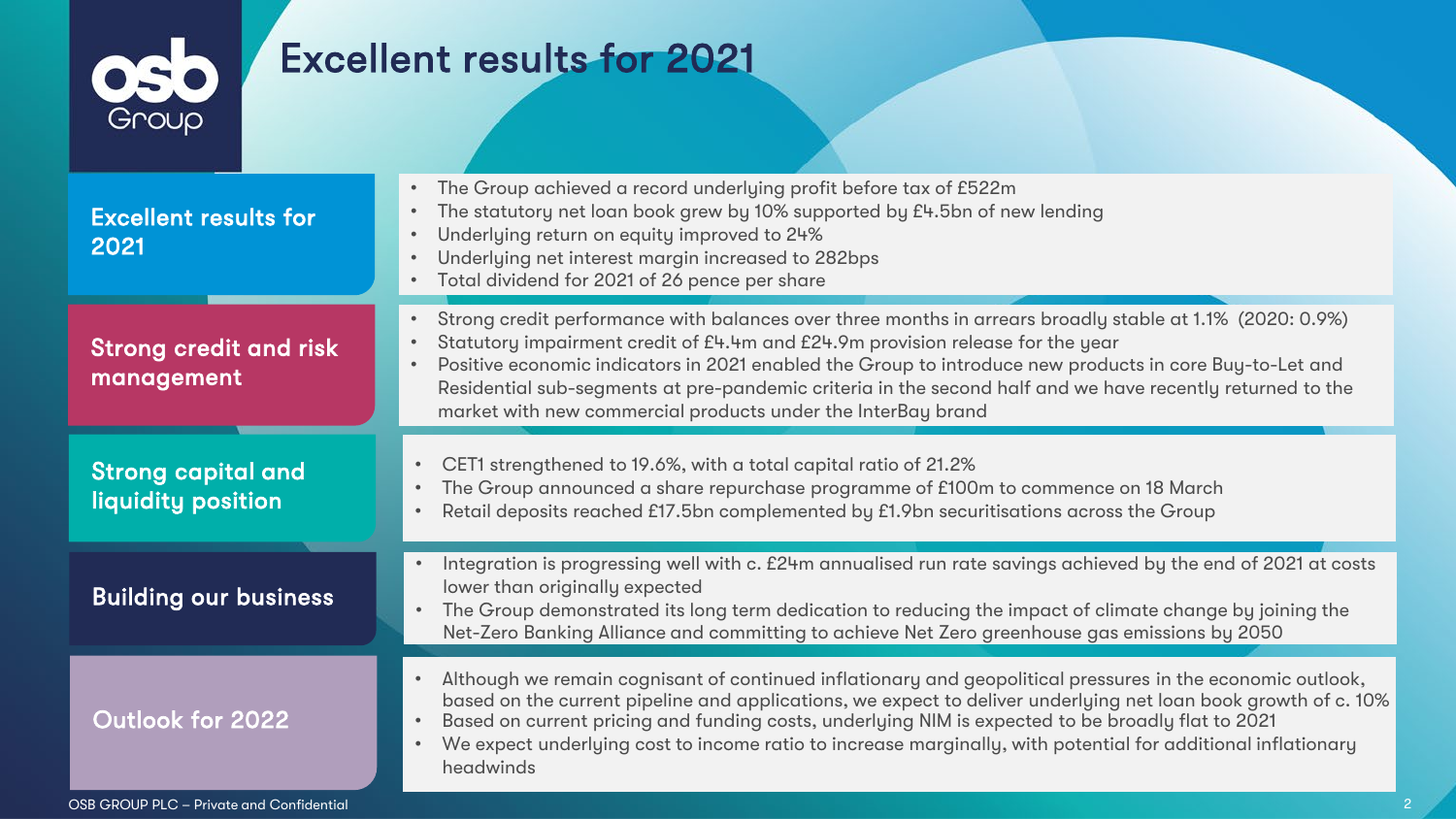

# Who we are and what we do

Our Purpose is to help our customers, colleagues and communities prosper. We care about our stakeholders.



customers 2021: £20.9bn<br>(2020: £19.0bn)

Underlying net loans to

Loan book growth of 10% for 2021

### Our key strengths

- o Differentiated brand propositions
- o Complementary underwriting platforms with bespoke and manual, and automated digital risk assessment
- o Strong mortgage origination
- o Excellent loan performance
- o Strong relationships with intermediaries



### Our key strengths

- o Stable savings funding via Kent Reliance and Charter Savings Bank
- o Capital markets expertise with high quality residential mortgage backed securities (RMBS) platforms
- o Cost efficient and resilient funding platform supporting future growth
- o Access to Bank of England TFSME scheme



### Our key strengths

- o OSB India: Best-in-class customer service
- o Credit expertise and mortgage administration service
- o Continued, disciplined cost management
- o Efficient, scalable and resilient infrastructure

Our Vision identifies the things we do to differentiate our businesses: to be recognised as the UK's number one choice of specialist bank through our commitment to exceptional service, strong relationships and competitive products.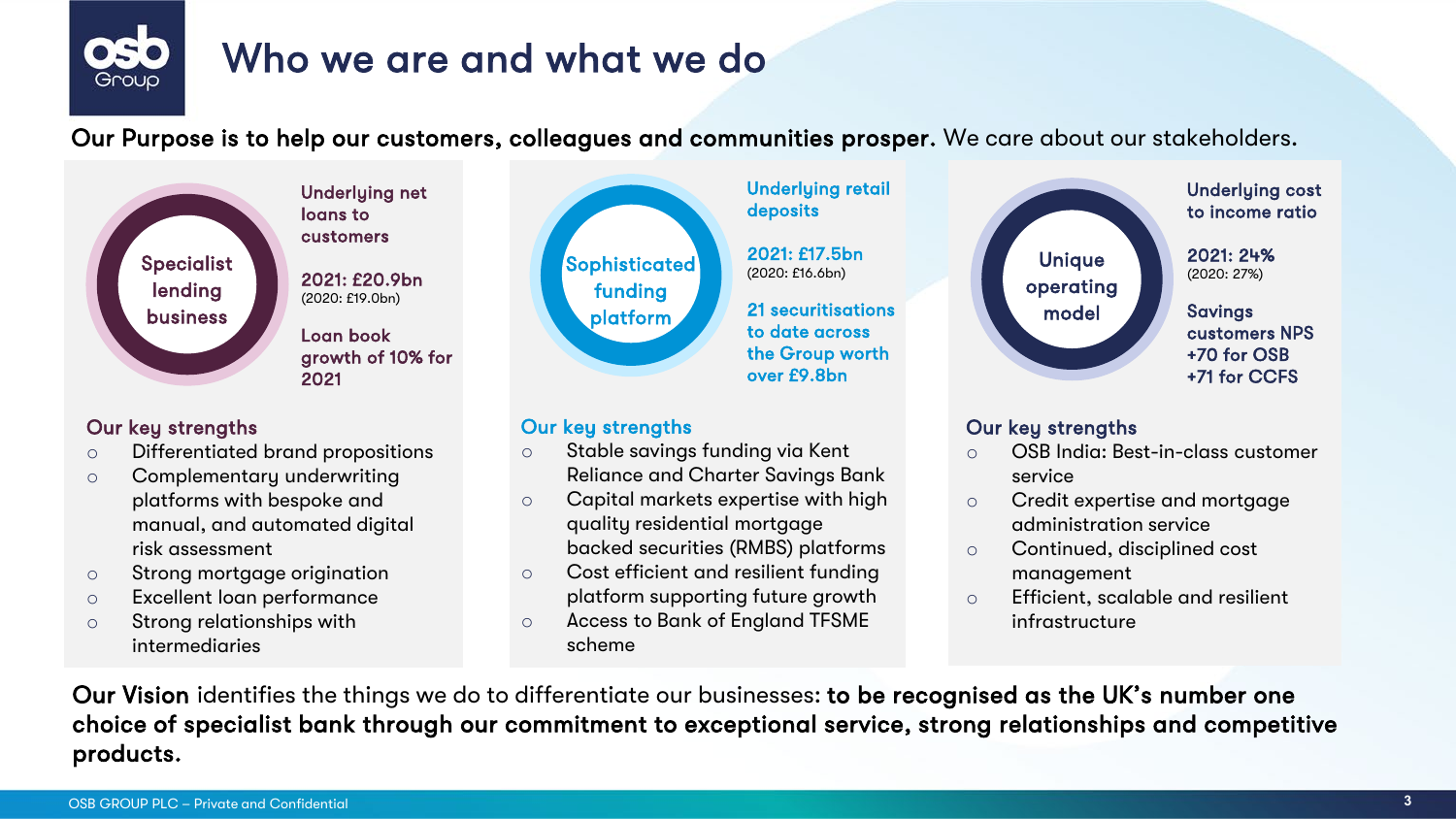

# Leading complementary brand propositions

To support achieving our vision we offer a unique breadth of complementary yet differentiated lending propositions to our customers.





If the case fits the policy then it will work well and you will get a speedy agreement in principle

- Buy-to-Let
- Residential owner occupied
- **Bridging**
- Second charge





We can make adjustments to our policy to help get the case to fit

- Buu-to-Let
- Residential owner occupied

**InterBay** Commercial **Heritable** Development Finance

Unique to each case we structure the deal to the specifics of the case

- **Commercial**
- Complex Buy-to-Let
- Semi-commercial
- Residential development finance
- **Funding lines**
- Asset finance

Gross underlying loan book  $2021 \cdot F9$  Ohn 2020: £8.0bn

Gross loan book 2021: £11.0bn  $2020 \cdot f10.0$ bn

Gross loan book1 2021: £1.1bn 2020: £1.1bn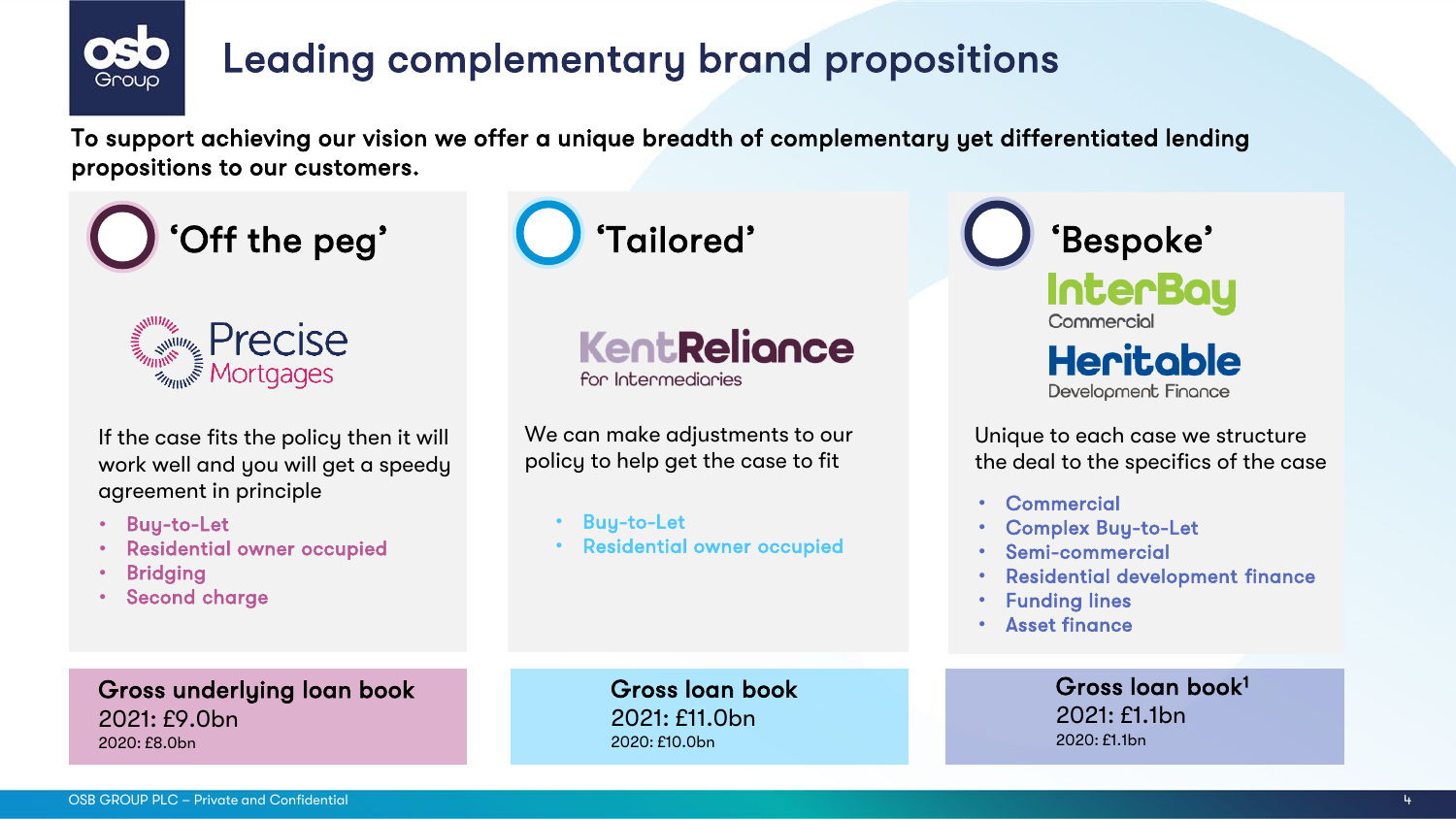# Financial highlights - statutory



 $\bullet$   $\sim$ Group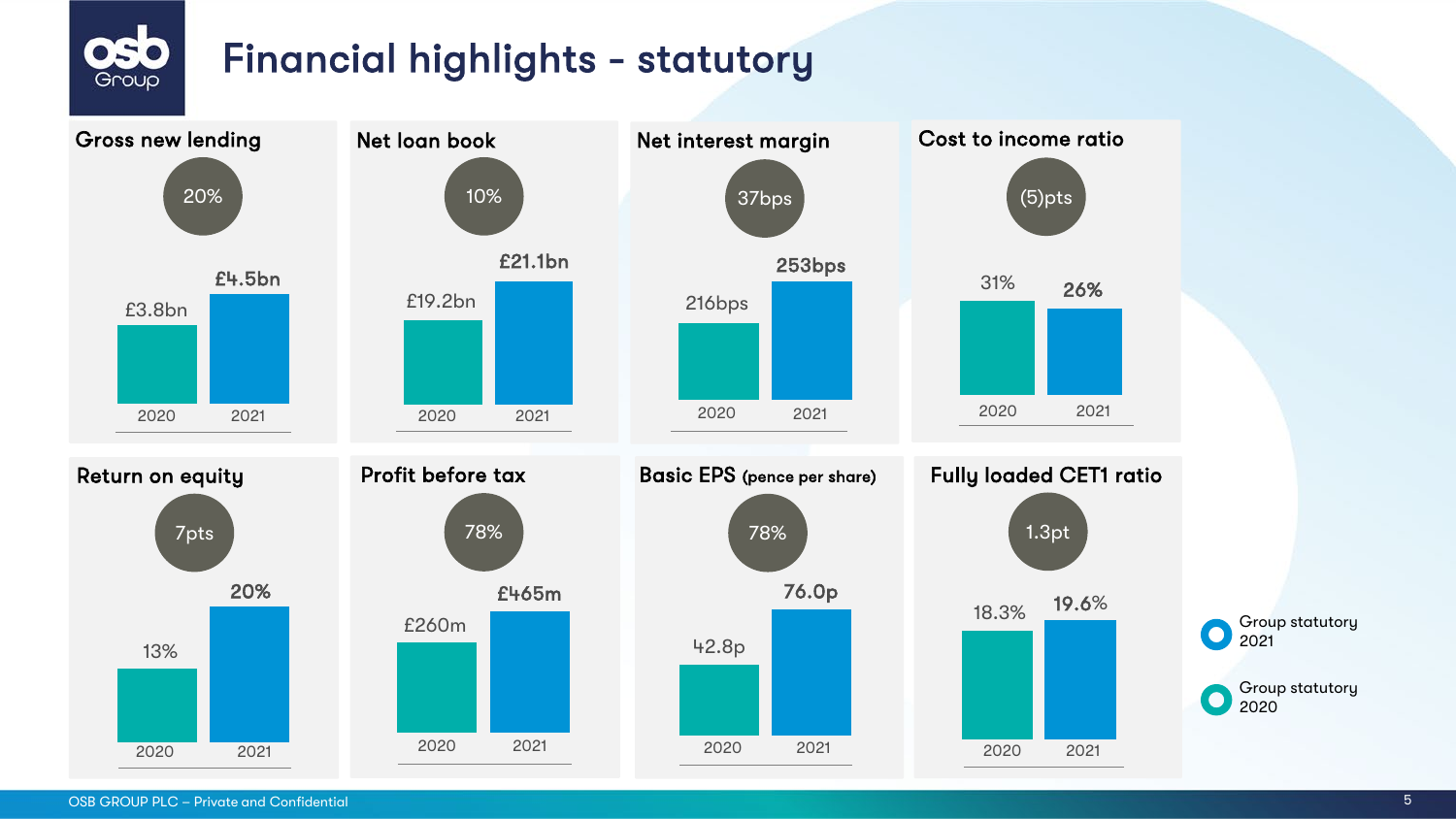# Financial highlights - underlying



 $\bullet$   $\blacksquare$ Group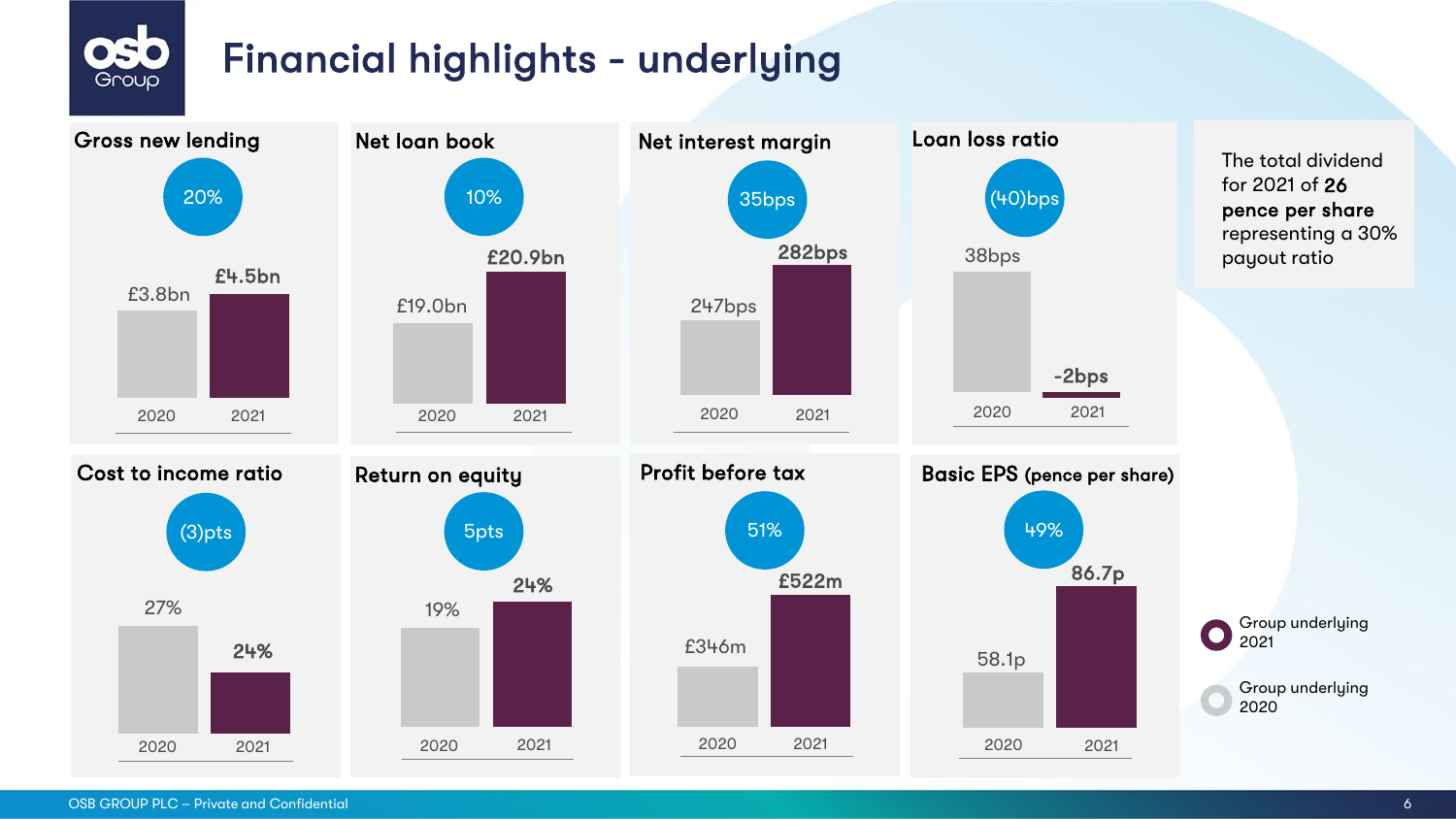# Attractive underlying return on equity



### 1. Record underlying profit before tax 2. NII growth with strengthening NIM

Group



3. Focus on cost discipline and efficiency **4. Provision release in 2021** 



1 Proforma underlying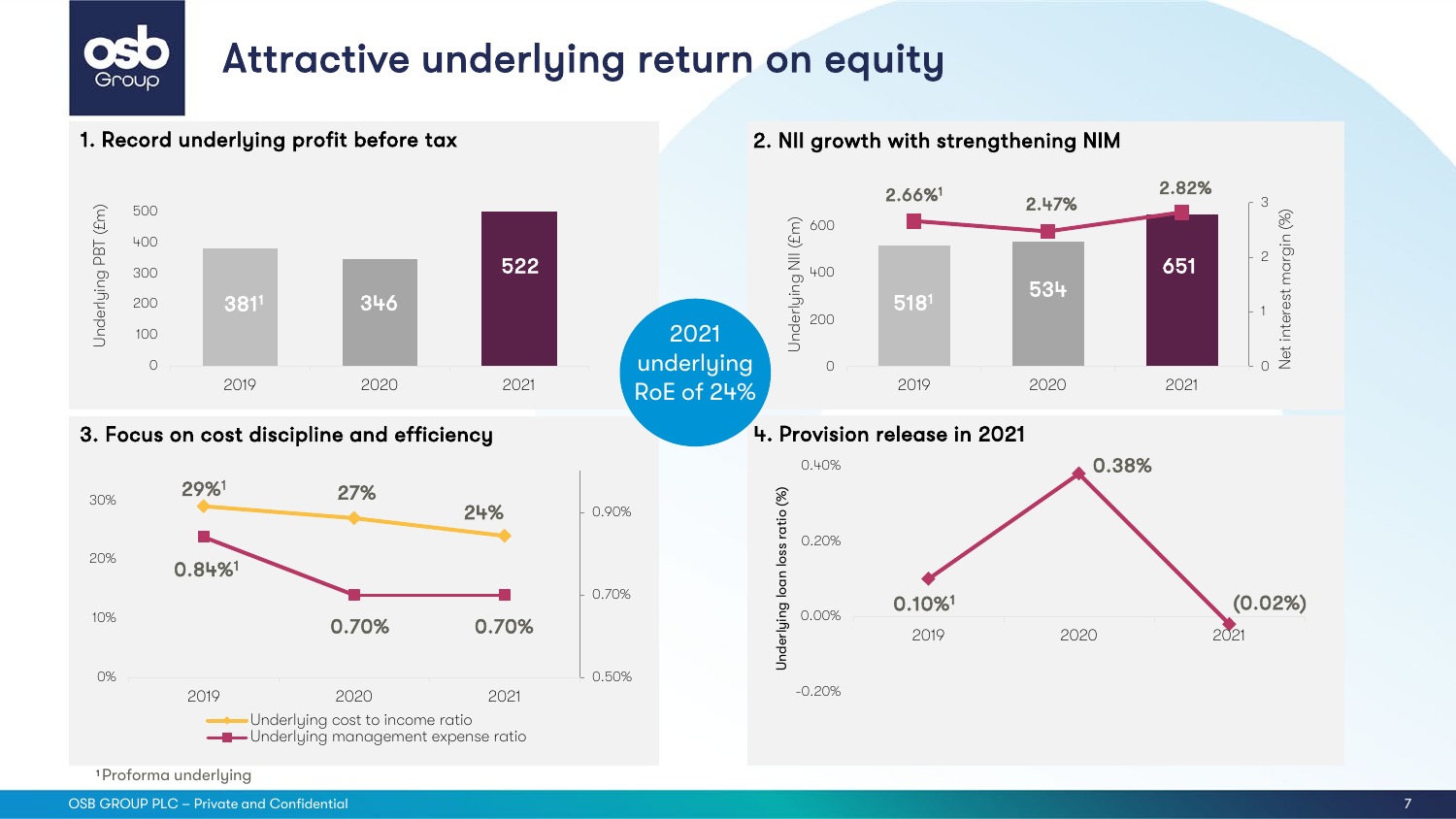# Excellent results for 2021

|                                                           | Underlying P&L' |         |        |                            |  |
|-----------------------------------------------------------|-----------------|---------|--------|----------------------------|--|
|                                                           | 2021            | 2020    | Change |                            |  |
|                                                           | £m              | £m      | £m     | $\boldsymbol{\mathscr{K}}$ |  |
| Net interest income                                       | 650.5           | 534.0   | 116.5  | 22                         |  |
| Net fair value gains/(losses) on financial<br>instruments | 18.5            | (5.9)   | 24.4   | 414                        |  |
| Gain on sale of financial instruments                     | 2.3             | 33.1    | (30.8) | (93)                       |  |
| Other operating income                                    | 7.9             | 9.0     | (1.1)  | (12)                       |  |
| Total income                                              | 679.2           | 570.2   | 109.0  | 19                         |  |
| Administrative expenses                                   | (161.7)         | (152.7) | (9.0)  | 6                          |  |
| Provisions                                                | (0.2)           | (0.1)   | (0.1)  | (100)                      |  |
| Impairment of financial assets                            | 4.9             | (71.2)  | 76.1   | 107                        |  |
| Profit before taxation                                    | 522.2           | 346.2   | 176.0  | 51                         |  |
| Profit after taxation                                     | 393.1           | 264.9   | 128.2  | 48                         |  |
|                                                           |                 |         |        |                            |  |
| Basic EPS (pence per share)                               | 86.7            | 58.1    | 28.6   | 49                         |  |
| Dividend per share, pence                                 | 26              | 14.5    | 11.5   | 79                         |  |

1. For reconciliation of underlying PBT to statutory PBT, see the Appendix on slide 19

- Underlying NII up 22% due to growth in the loan book and a lower cost of retail funds. It also included net effective interest rate reset gains of £18.6m to reflect updated prepayment assumptions based on customer behaviour
- Fair value gains of £18.5m related primarily to gains on mortgage pipeline swaps and associated amortisation from prior year losses
- Administrative expenses increased 6% due primarily to employee costs
- **O** Impairment credit of £4.9m due primarily to the improved macroeconomic outlook
- Underlying PBT increased by 51%, due primarily to growth in the loan book, a lower cost of retail funds and an impairment credit
- Underlying EPS grew to 86.7 pence per share, inline with the increase in profit after taxation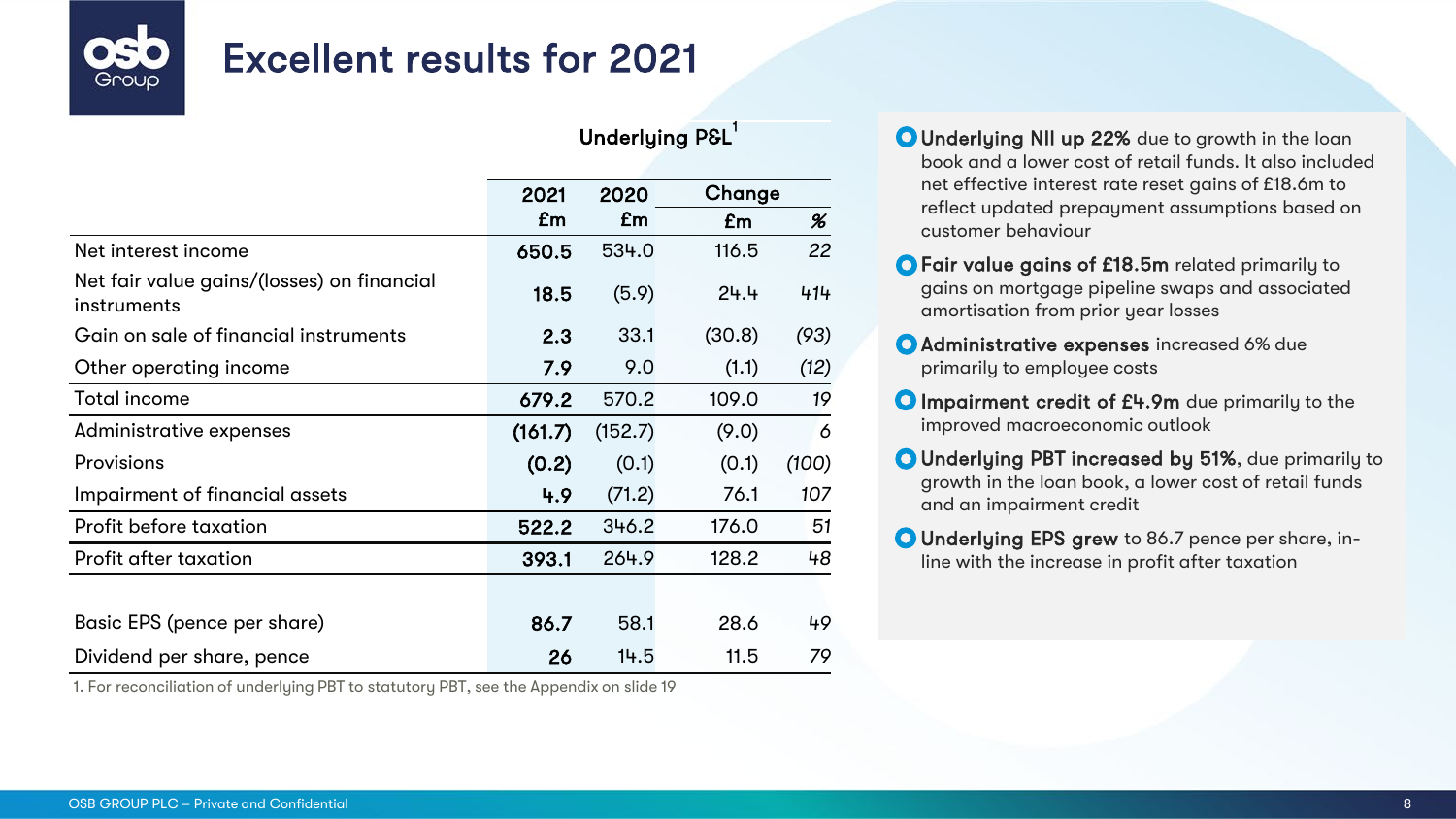

# Strong, secure balance sheet

|                                               | 2020<br>2021 |        | Change  |       |
|-----------------------------------------------|--------------|--------|---------|-------|
|                                               | £m           | £m     | £m      | %     |
| Lending                                       |              |        |         |       |
| Statutory net loans and advances to customers | 21,080       | 19.231 | 1.849   | 10    |
| <b>Expected credit losses</b>                 | (102)        | (111)  | (9)     | (8)   |
|                                               |              |        |         |       |
| <b>Funding and liquidity</b>                  |              |        |         |       |
| Customer deposits                             | 17,526       | 16,603 | 923     | 6     |
| Debt securities in issue                      | 460          | 422    | 38      | 9     |
| <b>Term Funding Scheme</b>                    |              | 2.569  | (2,569) | (100) |
| Term Funding for SMEs                         | 4.203        | 1.000  | 3.203   | 320   |
| Liquid assets                                 | 3,336        | 3,148  | 218     |       |

| OSB  |      | <b>CCFS</b> |               |
|------|------|-------------|---------------|
| 2021 | 2020 | 2021        | 2020          |
| 1.4  | 1.3  | 0.7         | $0.5^{\circ}$ |
| 199  | 201  | 188         | 193           |
|      |      |             |               |
| 65   | 67   | 68          | 69            |
| 48   | 54   | 59          | 62.           |
|      |      |             |               |

Statutory and underlying net loan book growth of 10% supported by organic originations of £4.5bn, up 20% compared with £3.8bn in 2020

**O Strong credit quality** with broadly stable 3 months plus in arrears balances: 1.4% for OSB and 0.7% for CCFS

**O** Weighted average ICR for Buy-to-Let origination demonstrates a prudent approach to assessment of customer affordability

O Weighted average LTVs reduced in the year supported by house price appreciation; weighted average Group book LTV was 62% (2020: 65%) and 69% for new business written across the Group in the year (2020: 70%)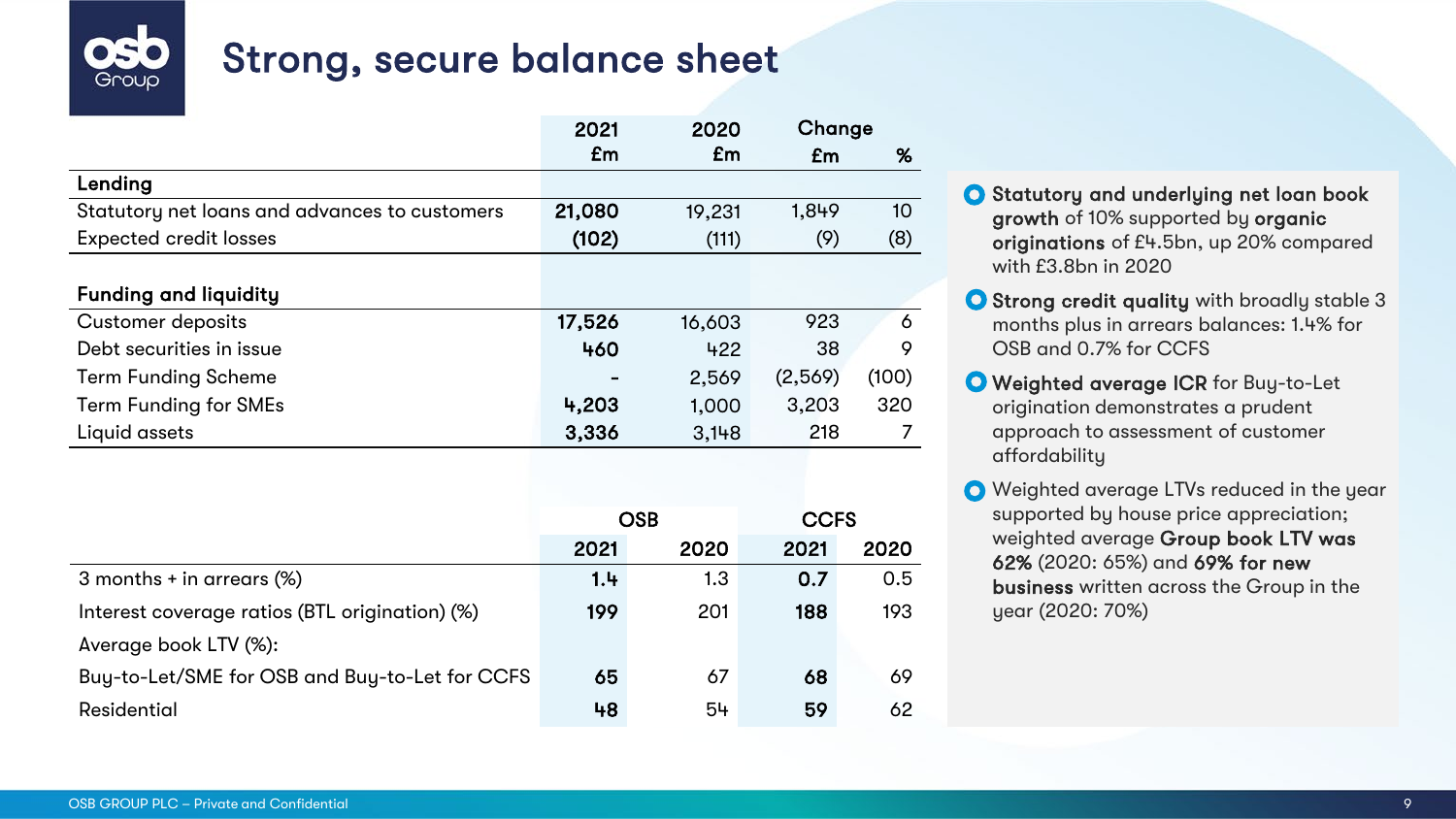

O Underlying NIM improved in the year to 282bps from 247bps due primarily to a lower cost of retail funds

- The underlying net interest income included £18.6m of underlying net EIR reset gains to reflect updated prepayment assumptions based on customer behaviour, which represented 8bps of benefit to underlying NIM
- The pricing and cost of retail funds we are currently seeing are expected to deliver an underlying NIM for 2022 broadly flat to 2021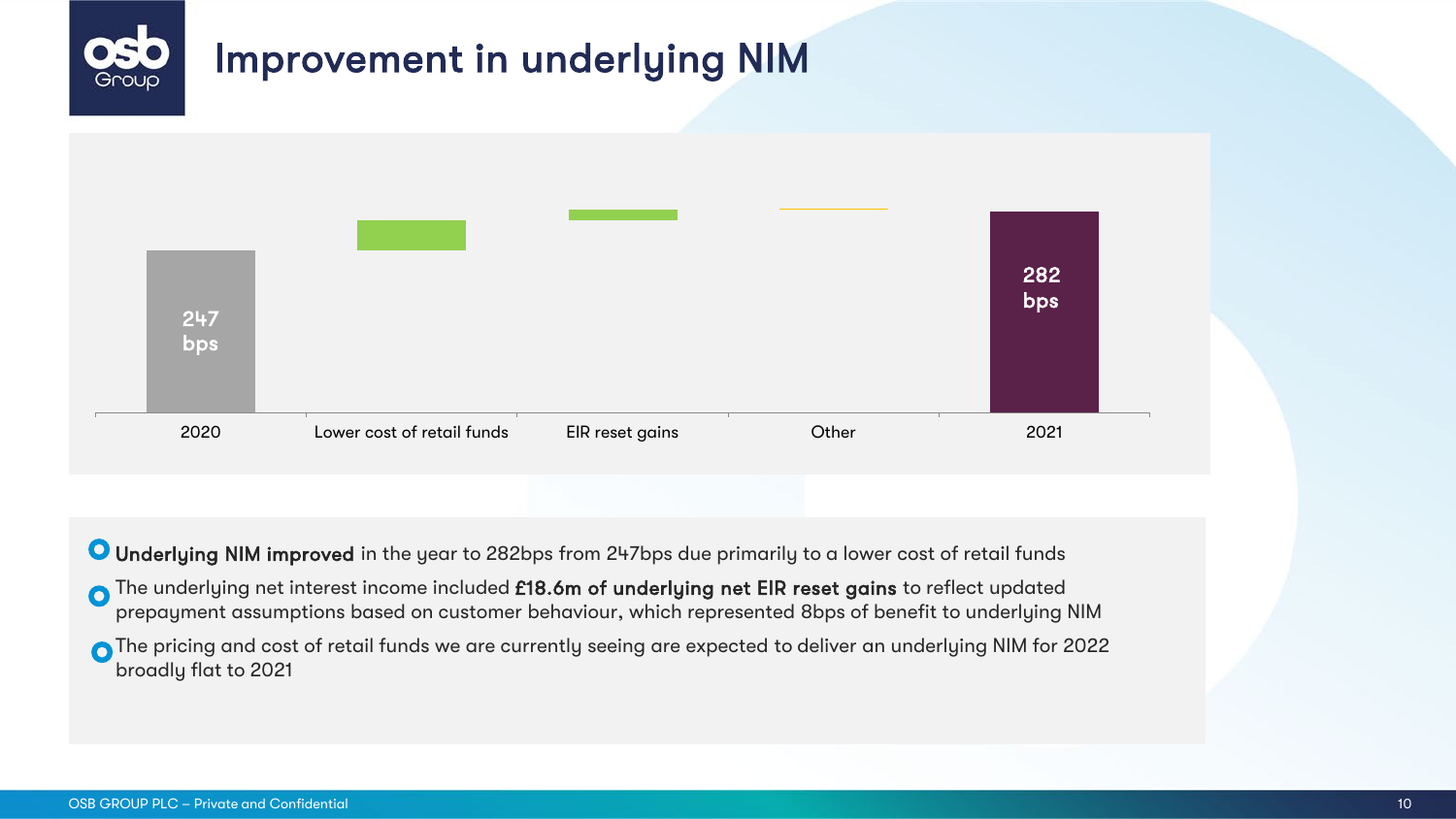# Impairment provisions



- Statutory impairment credit of £4.4m representing -2bps of average gross loans and advances
	- £24.9m provision release due to less severe forward-looking macroeconomic scenarios (£22.2m release) and strong house price performance (£12.3m release), net of an additional 10% downside weighting (£9.6m charge) to reflect future risks from rising cost of living and affordability pressures from further rises in interest rates
	- £4.3m charge for model enhancements
	- £6.8m charge for pandemic-related post model adjustments
	- £4.3m of other provision increases net of write offs
- **O** Impairment coverage levels remained above pre-pandemic levels, reflecting the continued uncertainty surrounding the macroeconomic outlook.
- **◯** See the Appendix for the macroeconomic scenarios

Group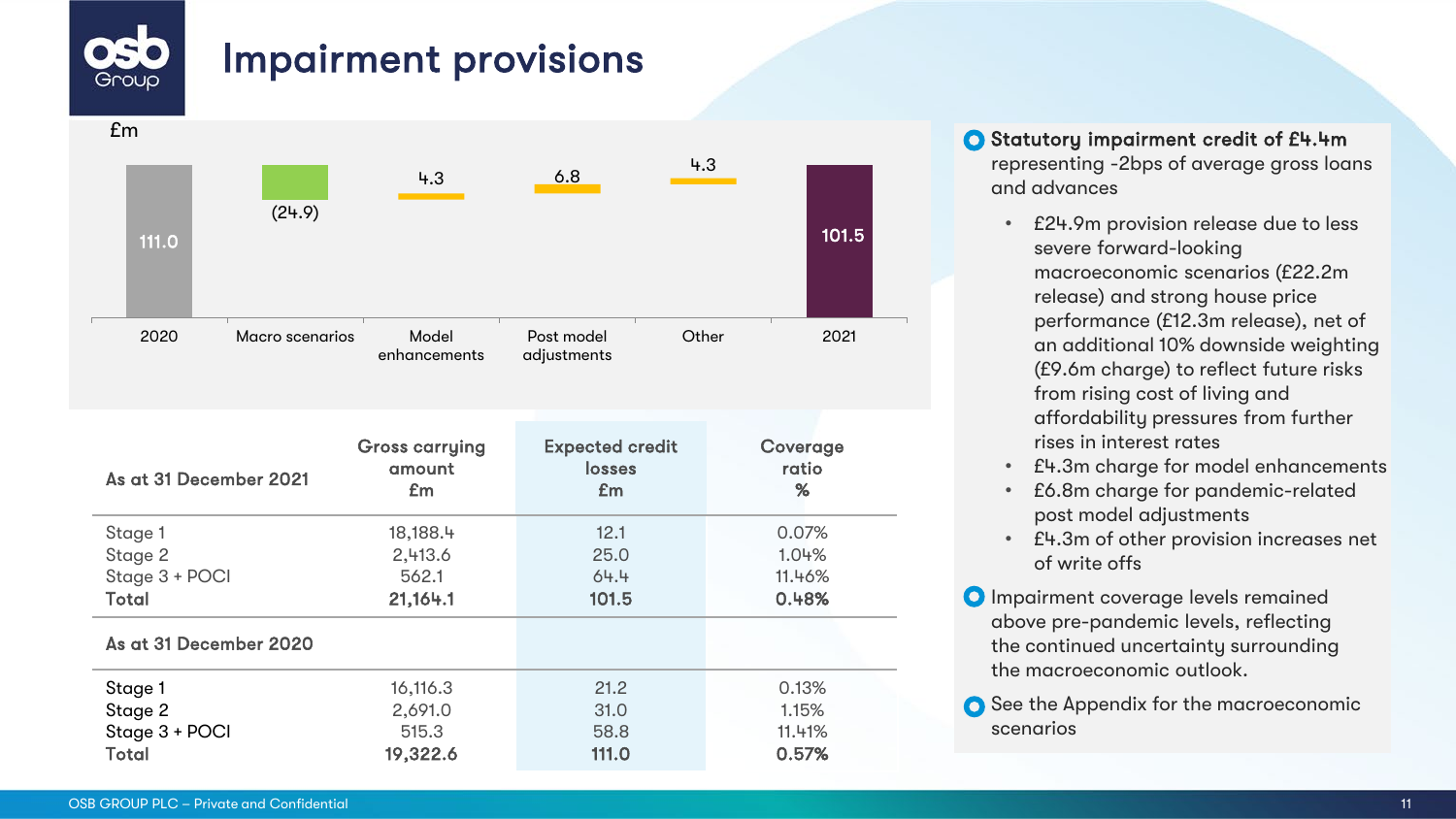# Strong capital base



Leverage ratio % 1.0ppt  $\sim$  7.9 6.9 1.0ppt

- Exceptionally strong CET1 of 19.6% as at 31 December 2021 as a result of strong capital generation through profitability
- **O** Total capital ratio of 21.2% also benefitted the issue of £150m of AT1 from the Group's holding company
- **O** The capital ratios include transitional benefits of c. 1.2% points from acquisition related adjustments (primarily the remaining fair value uplift on the acquired CCFS net assets) and IFRS 9 capital add-backs
- **O** Current minimum capital requirement of 9.5% (Pillar 1 + Pillar 2a including a static integration add-on of £19.5m)
- **O** Full bail-in MREL requirement from July 2026 with interim requirement of 18% of RWAs by July 2024. First anticipated debt issue in Q1 2023, subject to market conditions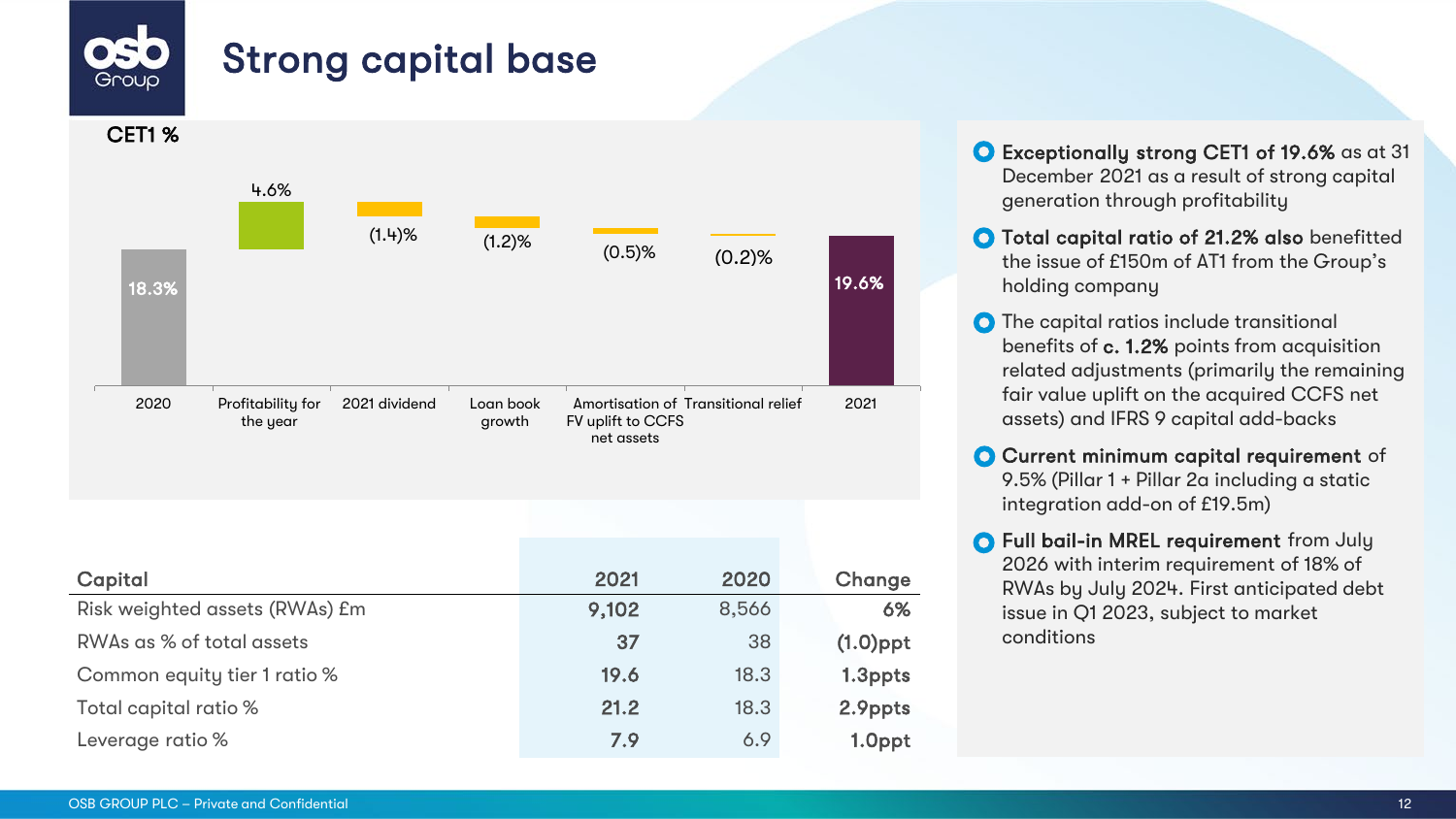# Capital management framework in action

### Focused on shareholder value creation

|                | <b>Regulatory capital</b>                              | Primary objective is to hold sufficient, but not excessive levels of regulatory capital to<br>support the Group's stated strategy<br>BOE preferred resolution strategy is single point of entry bail-in at the group parent level<br>The Group's Board sets prudent risk appetite limits above regulatory minima |
|----------------|--------------------------------------------------------|------------------------------------------------------------------------------------------------------------------------------------------------------------------------------------------------------------------------------------------------------------------------------------------------------------------|
|                | Organic growth                                         | The Group's primary growth strategy is through organic lending across its core lending<br>segments<br>In addition, the Group will explore adjacent areas with opportunities for attractive growth in<br>the medium term                                                                                          |
|                | Ordinary dividends                                     | Support the Group's dividend policy - payout ratio increased to 30% for 2021                                                                                                                                                                                                                                     |
| 【3             | Inorganic growth<br>opportunities                      | Assess value enhancing, inorganic growth opportunities, including portfolio acquisitions and<br>other opportunities to profitably deploy capital                                                                                                                                                                 |
| $\overline{4}$ | <b>Returns of excess</b><br>capital to<br>shareholders | • £100m share repurchase announced today<br>The Board remains committed to returning any additional excess capital to shareholders<br>once we have greater clarity on Basel 3.1                                                                                                                                  |

The Board will update the market on our capital management framework, as we receive greater clarity on the impact of Basel 3.1 and its timing versus the Group attaining IRB accreditation.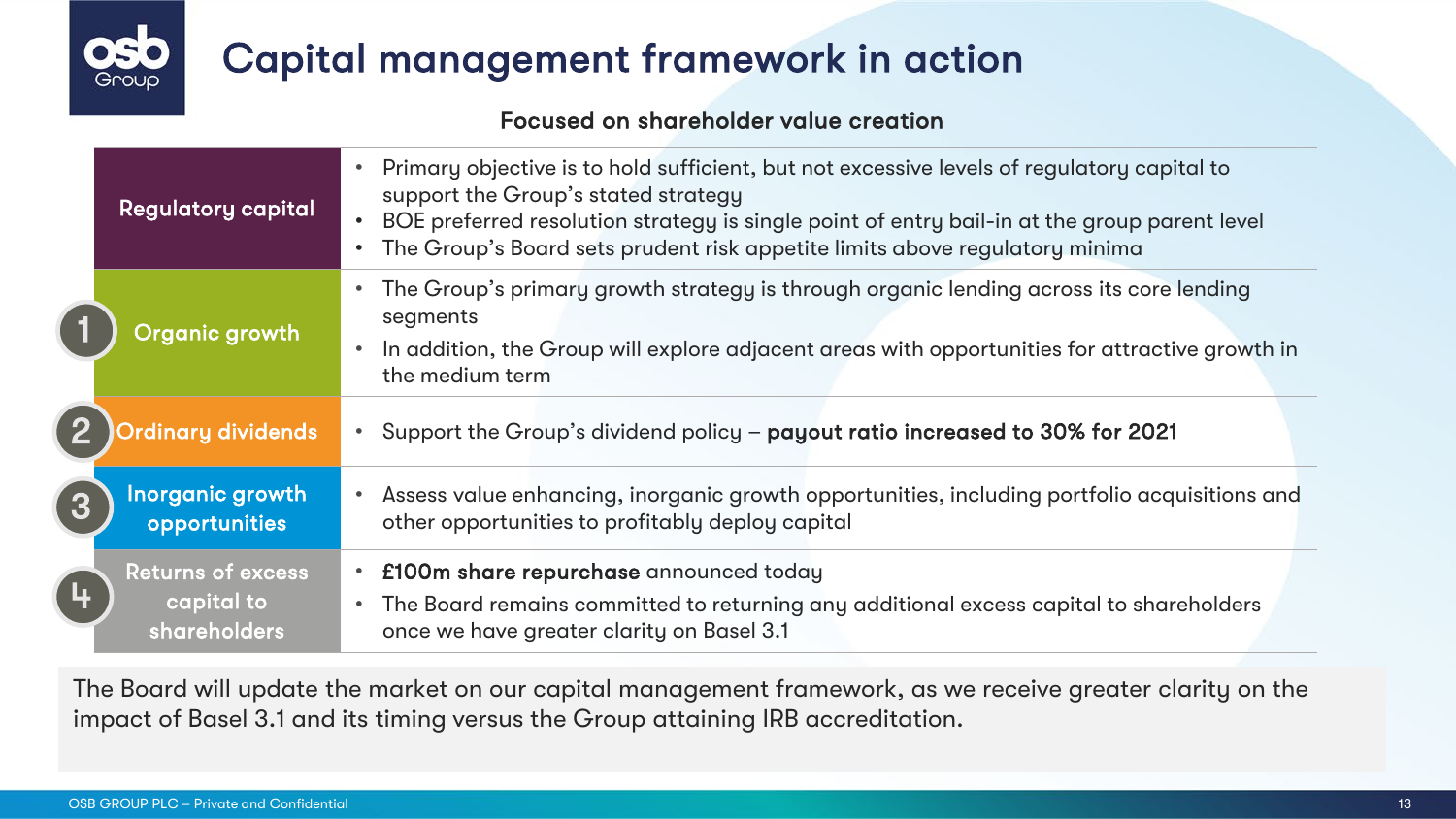

In 2021, we formalised our approach to environmental, social and governance (ESG) matters setting ambitious goals.

| <b>Environment</b>              | 10.2% reduction in operational carbon footprint for<br>2021 against 2019 baseline<br>100% of electricity purchased in the UK was from<br>$\bullet$<br>renewable tariffs<br>We are offsetting the operational emissions of 2021<br>and 2020 using quality, verified offsetting projects,<br>aligned to our priorities<br>The Group is pledging to achieve net zero emissions,<br>through its operating footprint by 2030 and across |
|---------------------------------|------------------------------------------------------------------------------------------------------------------------------------------------------------------------------------------------------------------------------------------------------------------------------------------------------------------------------------------------------------------------------------------------------------------------------------|
|                                 | its business activities by 2050 and has joined the<br>United Nations Net Zero Banking Alliance                                                                                                                                                                                                                                                                                                                                     |
| <b>Social</b><br>responsibility | 32% of senior management roles are undertaken by<br>$\bullet$<br>women<br>176 employees were promoted in 2021<br>٠<br>Nearly £395k was donated to good causes<br>$\bullet$<br>Our Group-wide Diversity and Inclusion Working<br>$\bullet$<br>Group engaged in a range of activities including<br>initiatives supporting mental health in the workplace                                                                             |
| Governance                      | Climate risk governance established with Sarah<br>$\bullet$<br>Hedger appointed as our Board ESG champion<br>ESG Sustainability Director appointed to lead the<br>Group's ESG team                                                                                                                                                                                                                                                 |

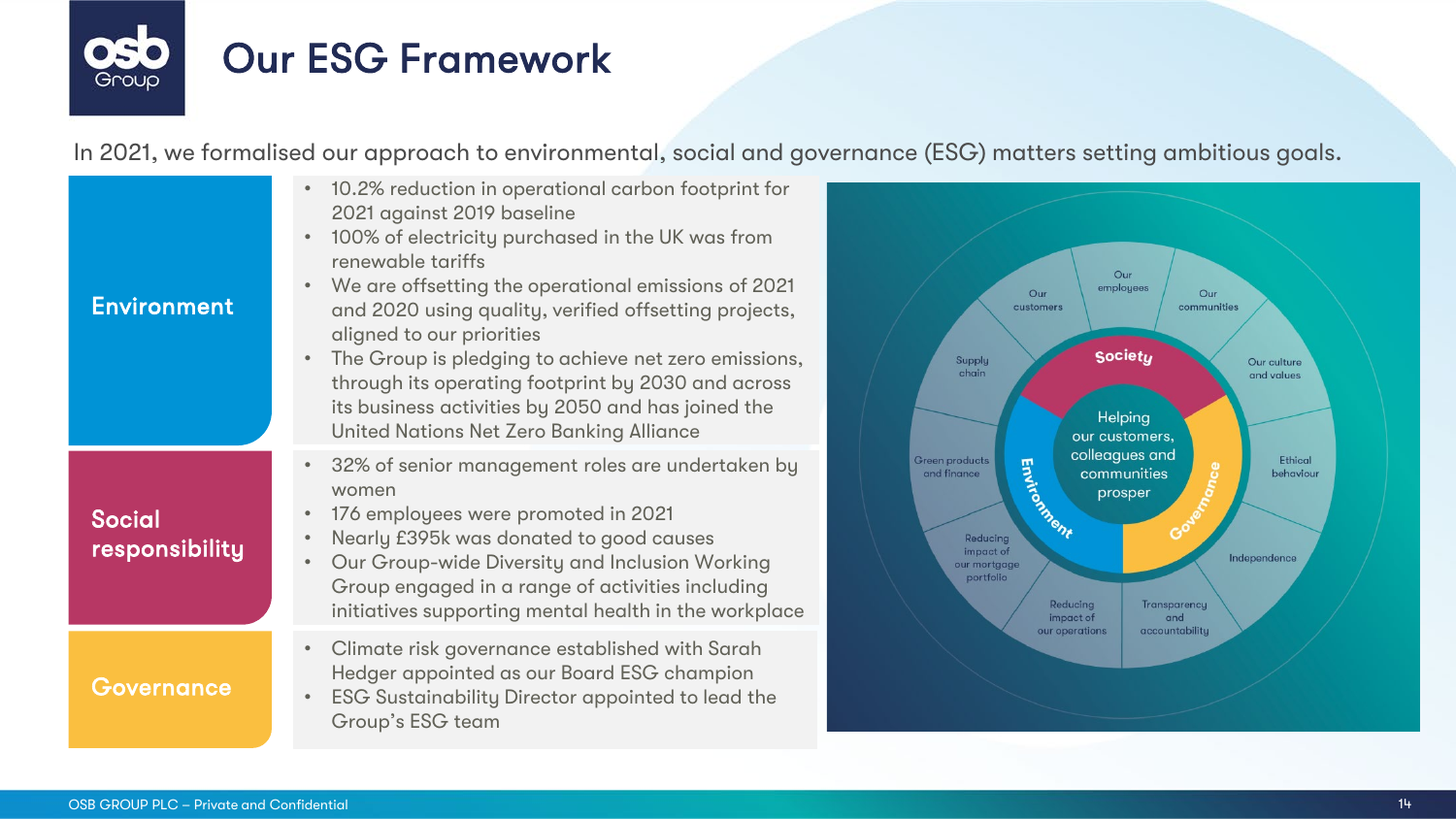# Our award-winning lending franchises



### Strong security

Weighted average interest coverage ratios for Buy-to-Let origination demonstrate prudent approach to assessment of customer affordability.

OSB: 199% CCFS: 188%

### Good retention

Borrowers continue to choose new products with OSB Choices retention scheme, 71% choosing new product within 3 months (2020: 75%).

### Well-positioned

Professional landlords remained at 82% of OSB BTL completions by value in 2021.

Specialist property types made up 26% of CCFS BTL completions in 2021

Net loan book up 10% for

> 2021 WINNER SPECIALIST LENDER OF THE YEAR

**O** Demand was strong and the Group remained a lender of choice in our Buy-to-Let and Residential subsegments

- Introduced new products at prepandemic criteria in our core Buyto-Let and Residential segments at attractive margins
- **O** Recently returned to the market with products at pre-pandemic criteria in commercial and semicommercial sub-segments
- **Active but continue to control** lending on our more cyclical business lines:
	- Bridging
	- Development finance
	- Funding lines
	- Second charge

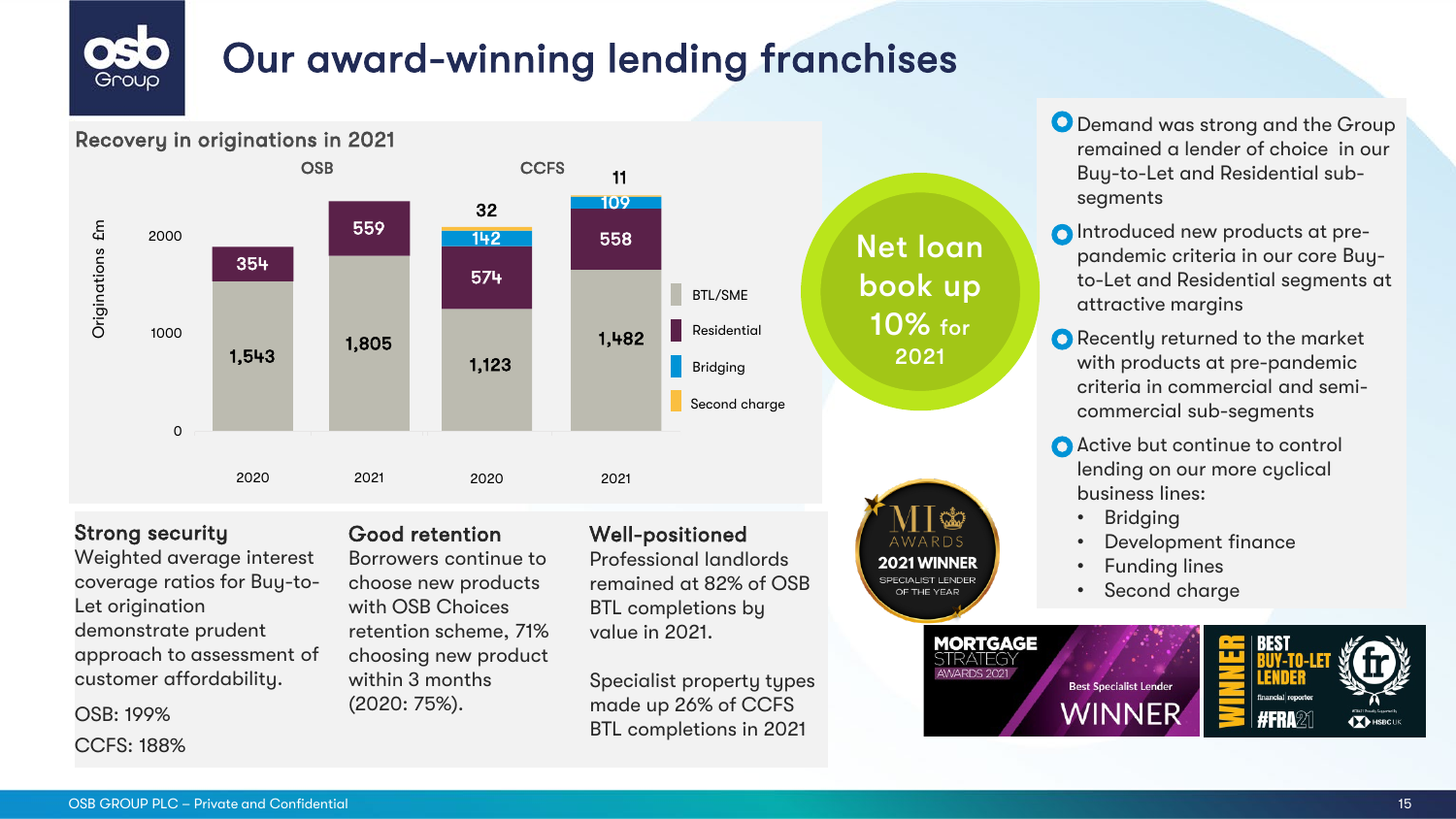

# Sophisticated funding platform

The Group remained predominantly retail funded with £17.5bn of retail deposits as at the end of 2021, up 6% in the year.



- The Group fully repaid its TFS drawings in the year and replaced them with TFSME drawings of £4.2bn extending the repayment profile
- The Group issued its largest ever securitisation transaction, Canterbury No. 4, in July 2021. This transaction securitised c. £1.7bn of mortgage loans and provided the Group with c. £1.4bn of AAA rated senior bonds which can be used as collateral in commercial and central bank repo facilities, or be sold into the market at short notice for liquidity purposes

Retail savings complemented by increasingly diversified funding sources:

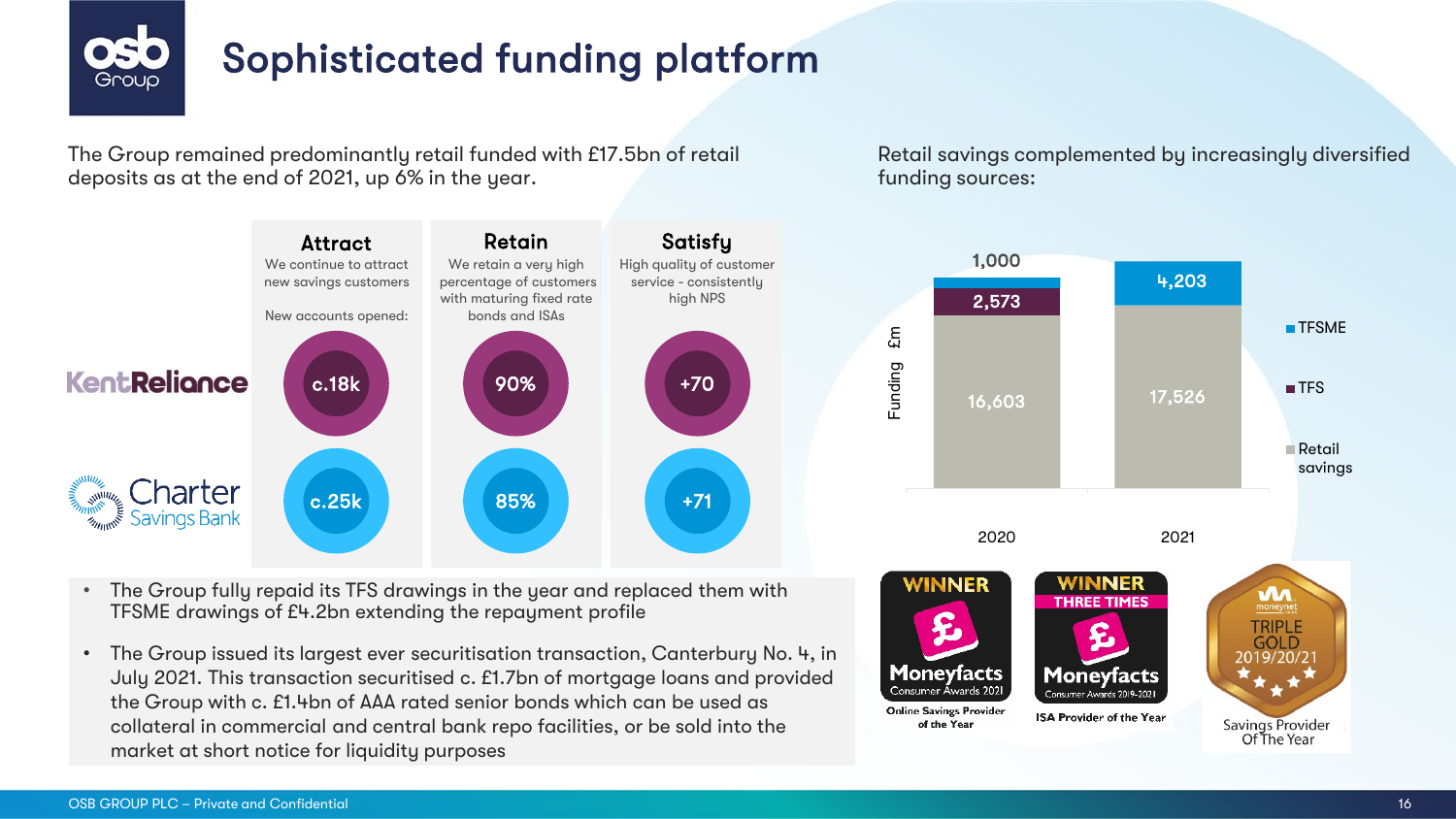

Returning to our key messages from today:

|                                  | • The Group saw strong financial and operational performance in 2021 with record profits, £4.5bn<br>of new lending at attractive margins, increased NIM and a class leading underlying return on<br>equity of 24%<br>• Strong focus on cost discipline and efficiency with underlying management expense ratio broadly<br>stable at 70bps                    |  |  |  |
|----------------------------------|--------------------------------------------------------------------------------------------------------------------------------------------------------------------------------------------------------------------------------------------------------------------------------------------------------------------------------------------------------------|--|--|--|
| <b>Excellent results in 2021</b> | • Strong capital position and proven capital generation through profitability has enabled a £100m<br>share repurchase programme and additionally, an increase in the 2021 ordinary dividend payout<br>ratio to 30% which represents a total dividend of 26 pence per share                                                                                   |  |  |  |
|                                  | • We made significant progress on important projects including our approach to climate change<br>and sustainability. The Board has committed to be carbon neutral for our direct emissions in 2021<br>through reduction initiatives and emissions removal credits, in addition to setting a target of<br>achieving Net Zero greenhouse gas emissions by 2050 |  |  |  |
|                                  |                                                                                                                                                                                                                                                                                                                                                              |  |  |  |
|                                  | . We have a healthy pipeline of new business and are successfully leveraging our unique multi-<br>brand propositions to drive strong current applications volumes in our core market sub-segments                                                                                                                                                            |  |  |  |
| Outlook for 2022                 | • Although we remain cognisant of continued inflationary and geopolitical pressures in the<br>economic outlook, based on current new business volumes and our focus on retention, we expect<br>to deliver underlying net loan book growth of c. 10%                                                                                                          |  |  |  |
|                                  | • Based on current pricing and funding costs, underlying NIM is expected to be broadly flat to 2021                                                                                                                                                                                                                                                          |  |  |  |
|                                  | . We expect underlying cost to income ratio to increase marginally, with potential for additional<br>inflationary headwinds                                                                                                                                                                                                                                  |  |  |  |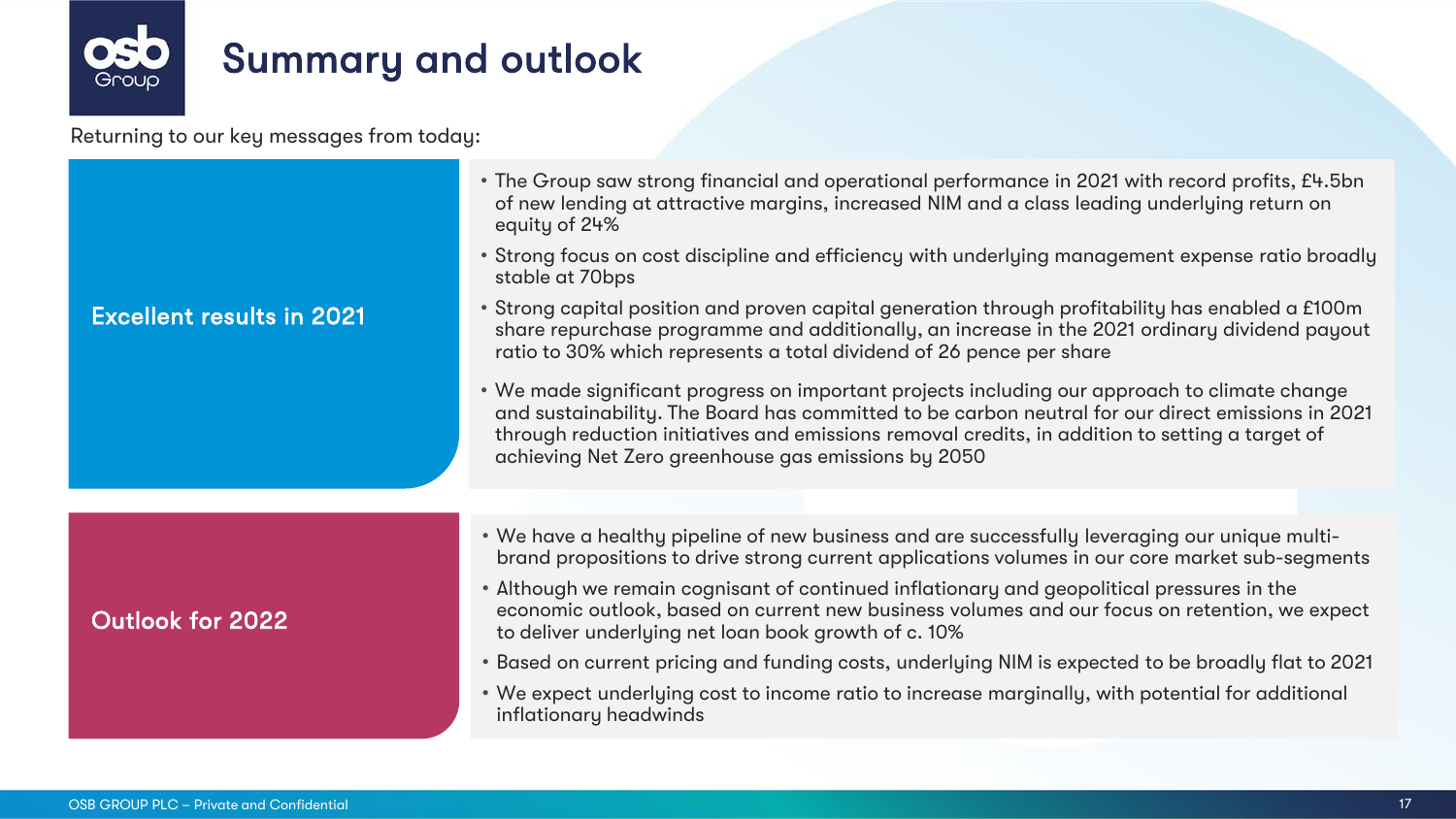# 2021 preliminary results appendices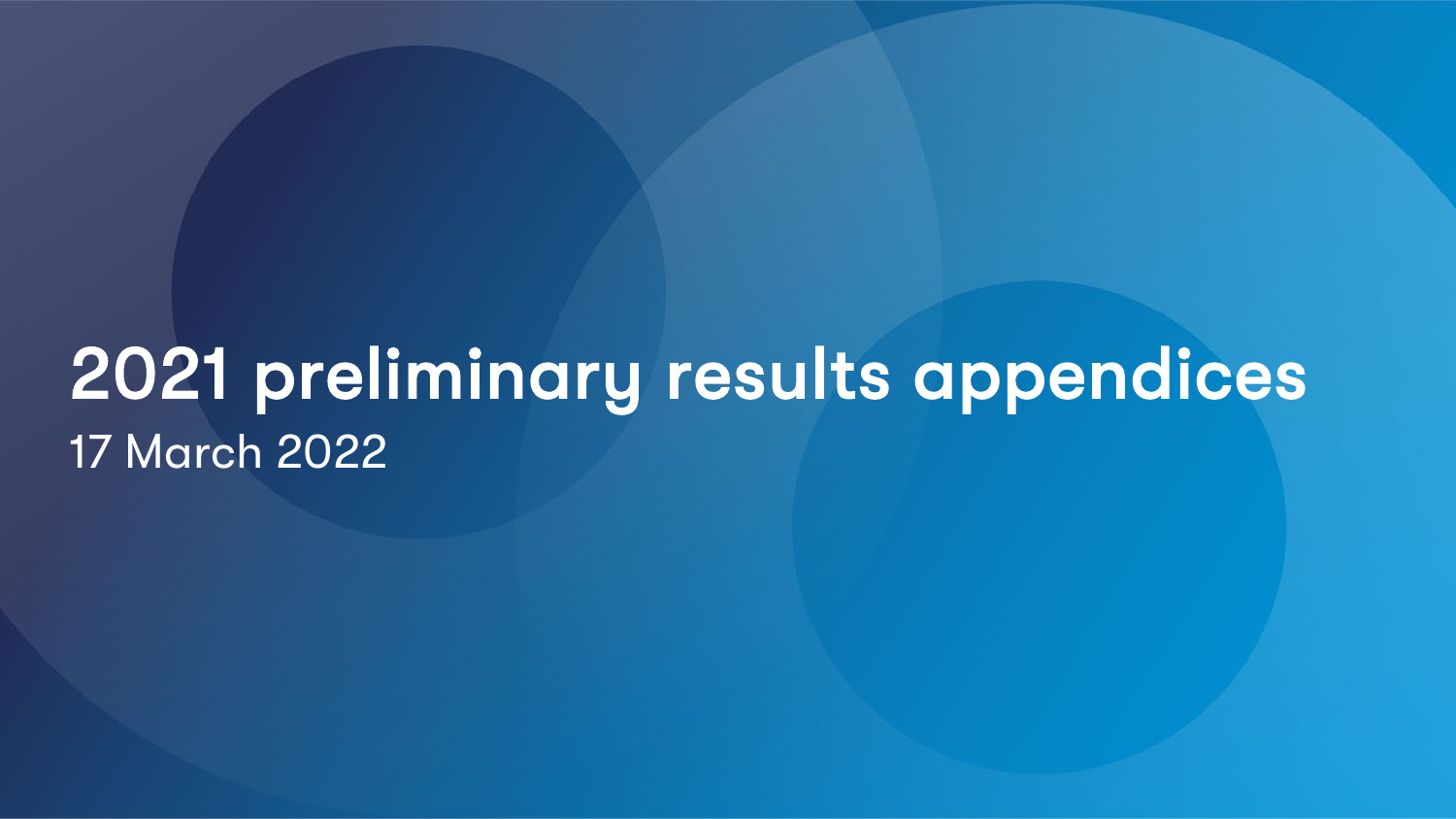

# Strong statutory results

| oop                                             | <b>Statutory P&amp;L</b> |         |        |       |
|-------------------------------------------------|--------------------------|---------|--------|-------|
|                                                 | 2021                     | 2020    | Change |       |
|                                                 | £m                       | £m      | £m     | %     |
| Net interest income                             | 587.6                    | 472.2   | 115.4  | 24    |
| Fair value gain/(loss) on financial instruments | 29.5                     | 7.4     | 22.1   | 299   |
| Gain/(loss) on sale of loans                    | 4.0                      | 20.0    | (16.0) | (80)  |
| Other operating income                          | 7.9                      | 9.0     | (1.1)  | (12)  |
| Total income                                    | 629.0                    | 508.6   | 120.4  | 24    |
| Administrative expenses                         | (166.5)                  | (157.0) | (9.5)  | (6)   |
| Provisions                                      | (0.2)                    | (0.1)   | (0.1)  | (100) |
| Impairment of financial assets                  | 4.4                      | (71.0)  | (75.4) | 106   |
| Impairment of intangible assets                 | 3.1                      | (7.0)   | (10.1) | 144   |
| Integration costs                               | (5.0)                    | (9.8)   | 4.8    | 49    |
| Exceptional items                               | (0.2)                    | (3.3)   | 3.1    | 94    |
| Profit before tax                               | 464.6                    | 260.4   | 204.2  | 78    |
| Profit after tax                                | 345.3                    | 196.3   | 149.0  | 76    |
| Basic EPS (pence per share)                     | 76.0                     | 42.8    | 33.2   | 78    |



- NII increased by 24% due to growth in the loan book, lower cost of retail funds and an impairment credit for the year
- **O** Fair value gain on financial instruments related primarily to gains on mortgage pipeline swaps
- **O** Administrative expenses increased primarily due to employee costs
- **O** Impairment credit of £4.9m due primarily to the improved macroeconomic outlook
- **O** Impairment of intangible assets due to a partial reversal of impairment on broker relationship intangible
- **O** Integration costs largely related to redundancy costs and professional fees
- **O** Statutory PBT up 78% due to lower cost of retail funds and an impairement credit for the year
- **O** Statutory basic EPS up to 76.0 pence per share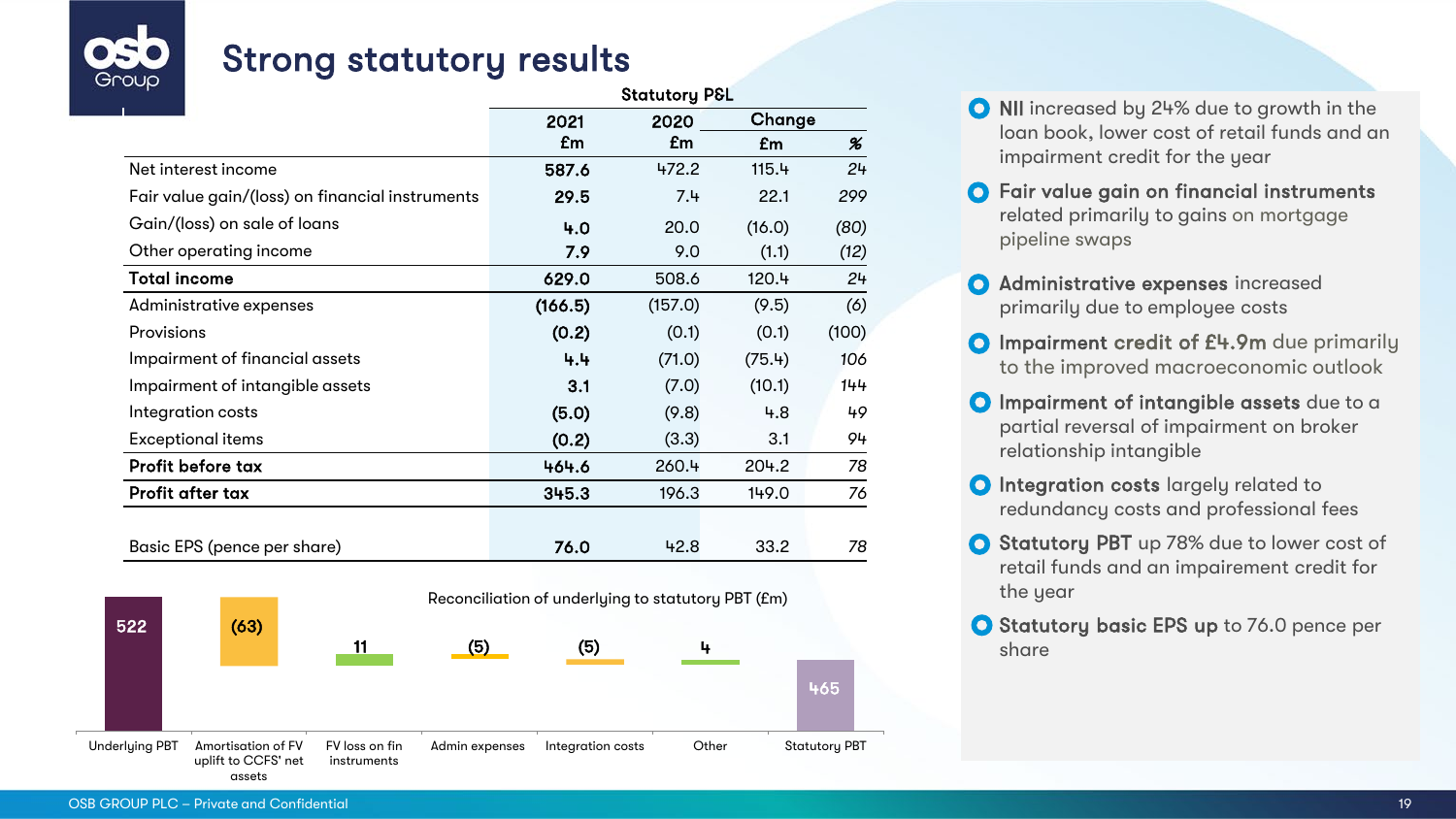

Average book LTV reduced to 65% (2020: 67%) with only 2.5% of loans by value with LTVs exceeding 90% (2020: 2.9%) and average new origination LTV of 73% (2020: 71%).







### 3. Contribution to profit<sup>1</sup> 2. Loan loss charge as a % of average gross loans

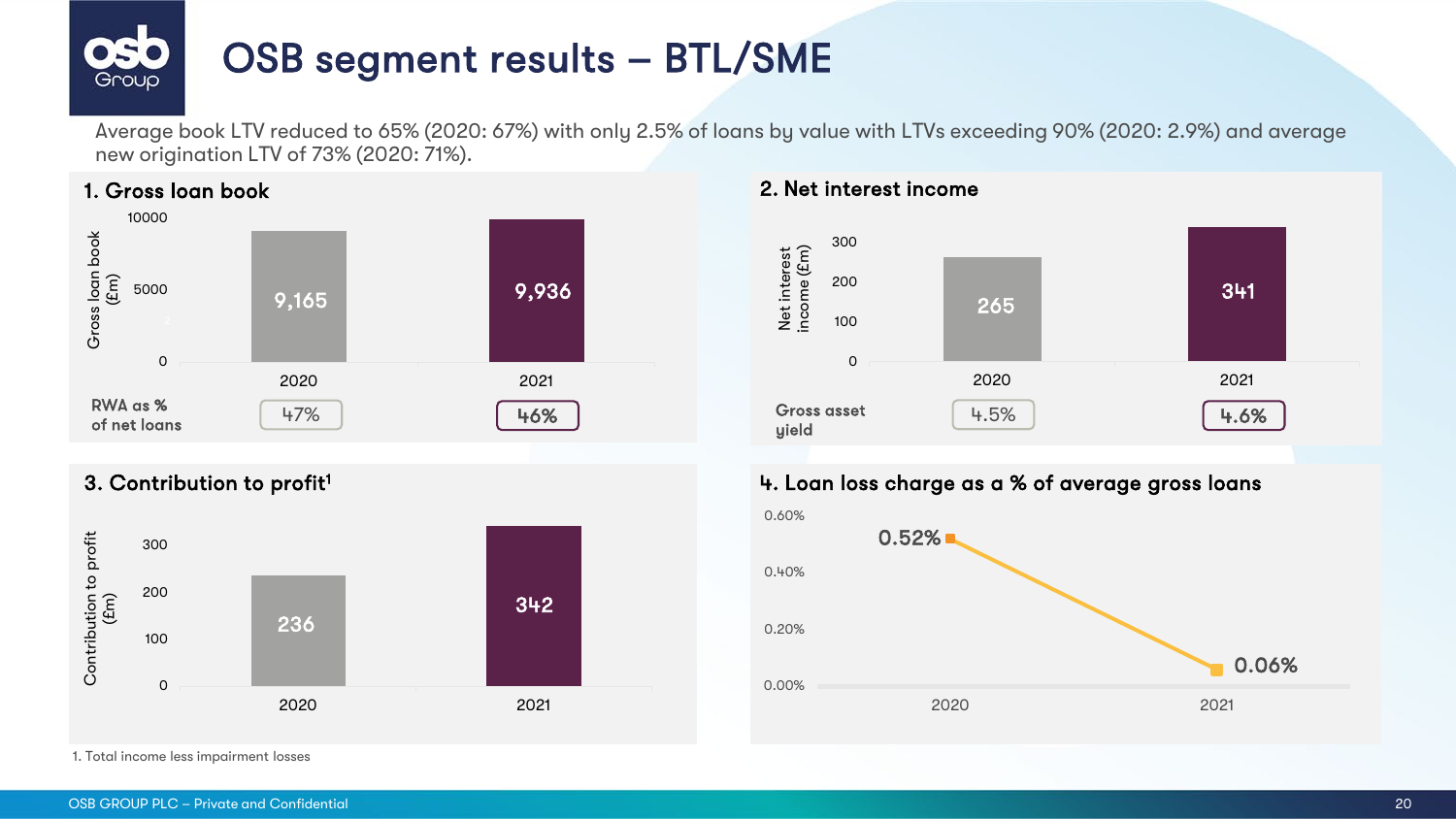# OSB segment results – Residential Group

Average book LTV reduced to 48% (2020: 54%) with only 0.8% of loans by value with LTVs exceeding 90% (2020: 1.6%) and average origination LTV reduced to 50% (2020: 61%).





1. Gross loan book 2. Net interest income



### 3. Contribution to profit<sup>1</sup> 2. Loan loss charge as a % of average gross loans

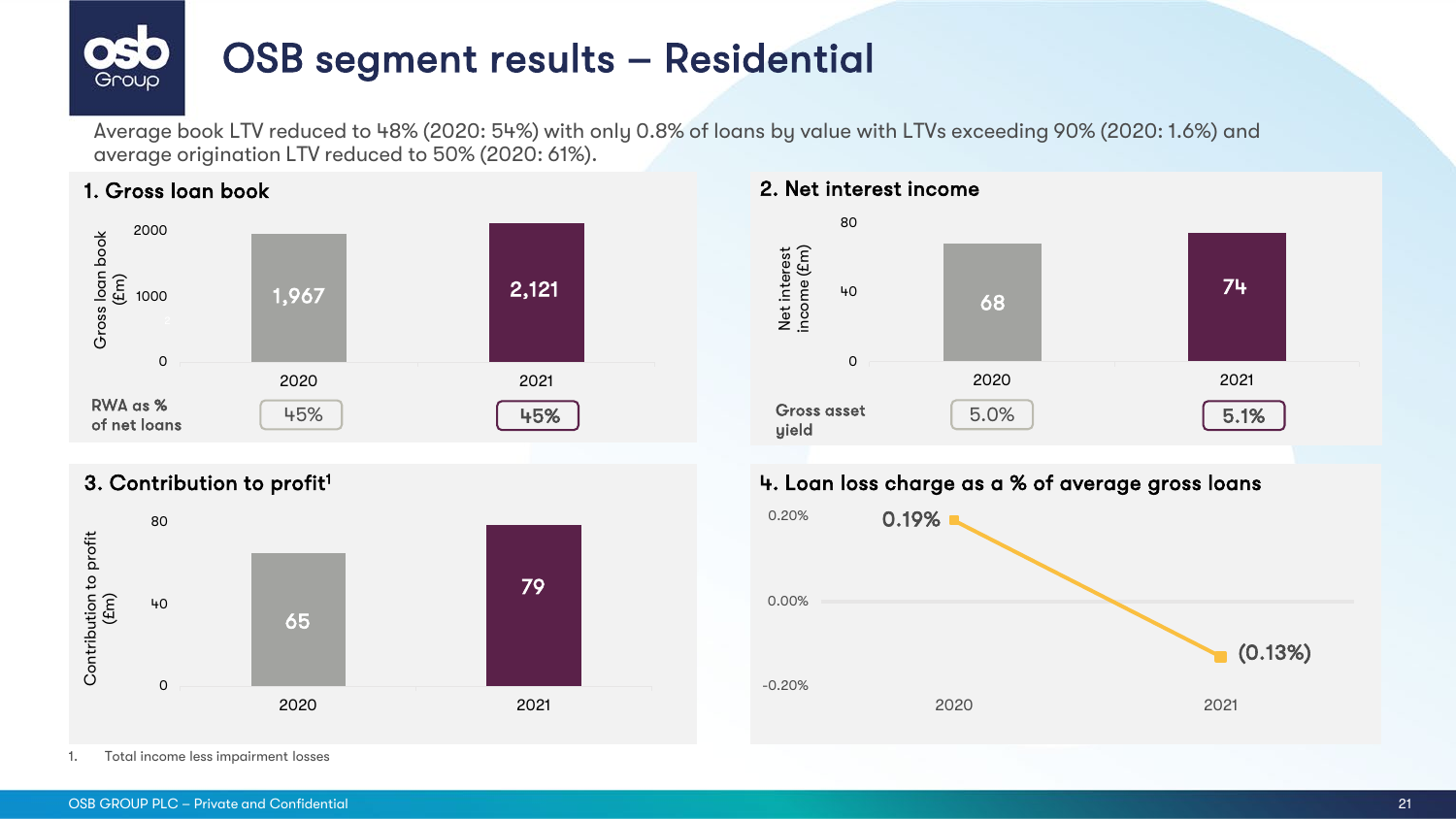### CCFS segment results – BTL sub-segment Group

Average book LTV remains low at 68% (2020: 69%), average origination LTV was 74% (2020: 74%).

### $\mathbf C$ 3000 6000 2020 2021 Gross loan book (£m) 6,302  $41\%$   $\begin{bmatrix} 40\% \end{bmatrix}$  Gross asset RWA as % of net loans 5,292



1. Gross loan book 2. Net interest income



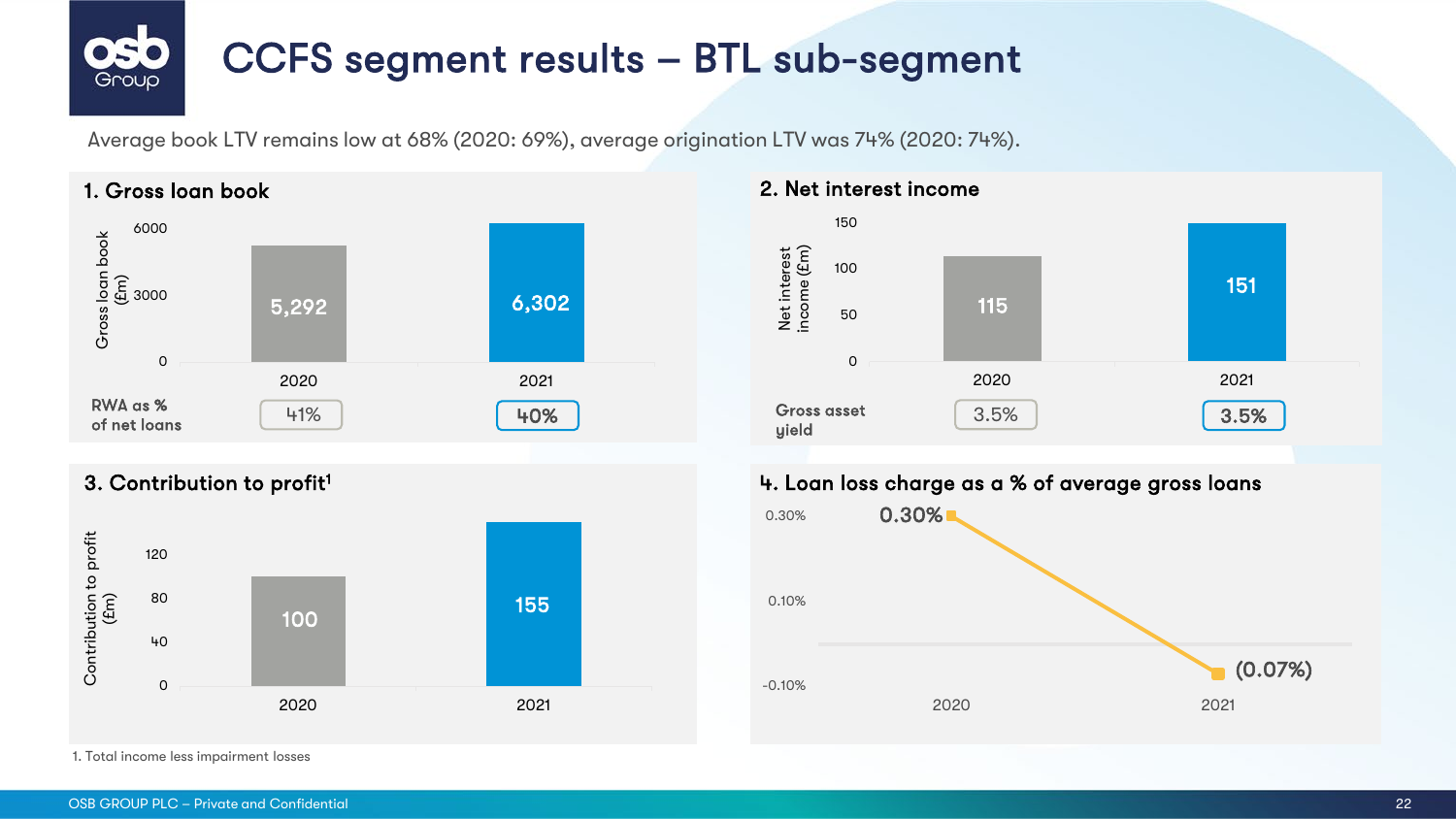# CCFS segment results – Residential sub-segment

Average book LTV reduced to 59% (2020: 62%), average origination LTV was 66% (2020: 67%).



Group



1. Total income less impairment losses



### 3. Contribution to profit<sup>2</sup> 2. Loan loss charge as a % of average gross loans

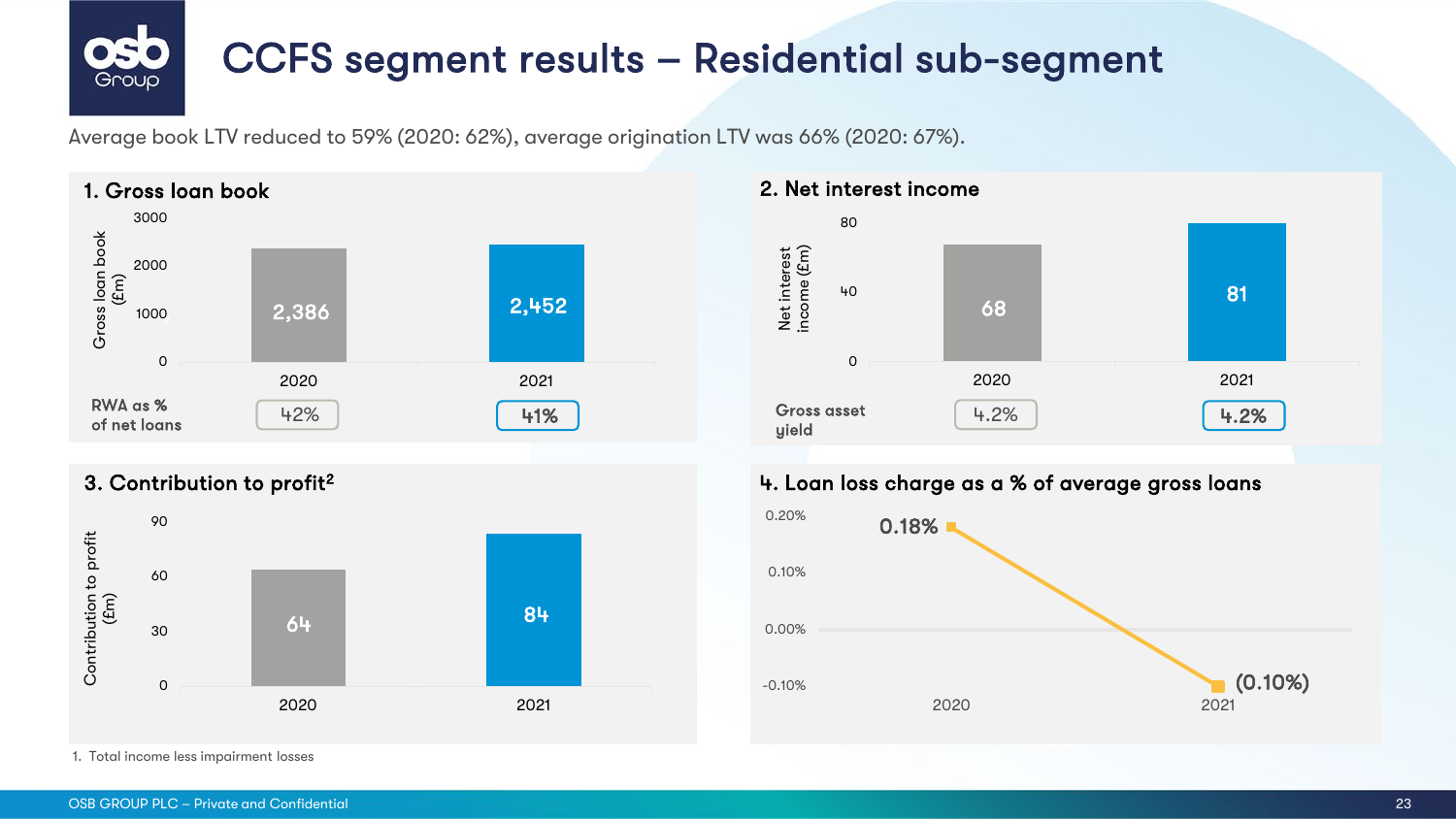## OSB segment results – BTL/SME sub-segments Group



• The weighted average interest coverage ratio (ICR) was 199% during 2021 (2020: 201%)





• Heritable had high rates of sales leading to high levels of repayments in 2021



- Weighted average book LTV: 69% (2020: 71%)
- Average loan size £380k (2020: £385k)



- Secured funding lines to non-bank lenders
- High yielding, secured, specialist sub-segments primarily property-related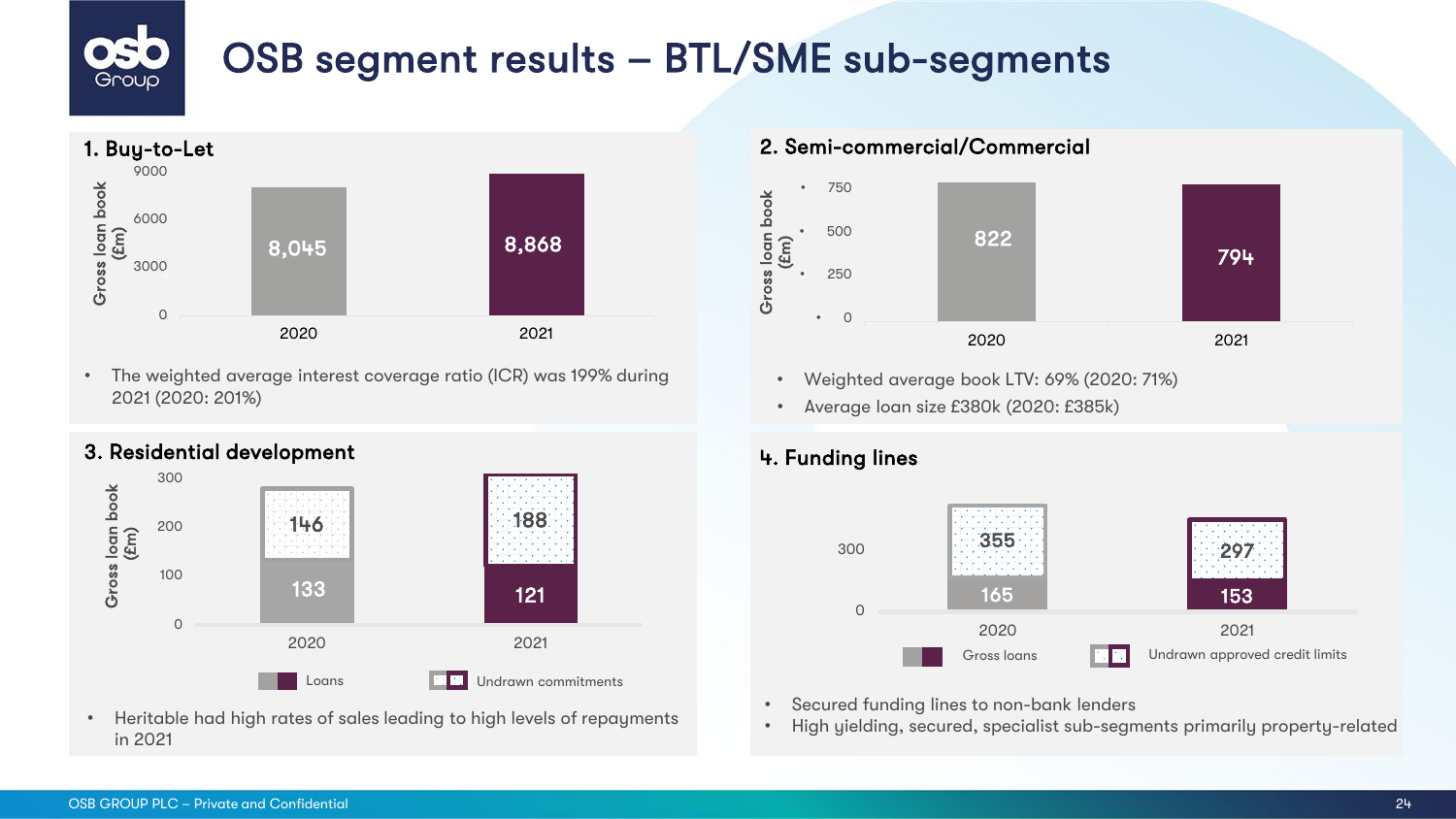# OSB segment results – Residential sub-segments



### 1. First charge mortgages 2. Second charge mortgages





- **3. Funding lines 3. Funding lines 1999 1999 1999 1999 1999 1999 1999 1999 1999 1999 1999 1999 1999 1999 1999 1999 1999 1999 1999 1999 1999 1999 1999 1999 1999 1999 1** to the success of OSB's shared ownership proposition
	- OSB's second charge book is in run-off and currently second charge loans are provided under the Precise Mortgages brand
	- Residential funding lines loan balances reduced in the year as the Group continued to adopted a cautious approach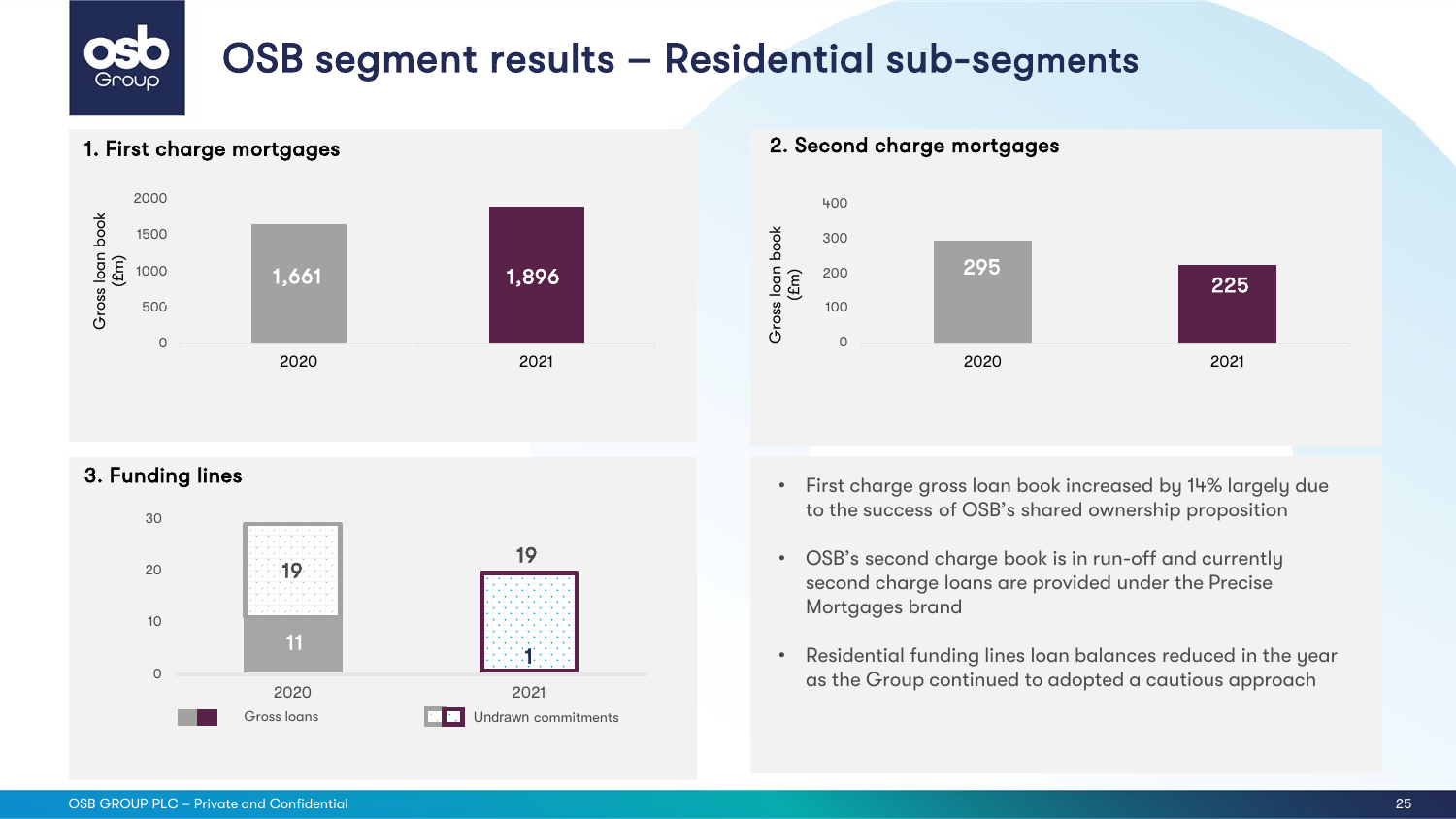## CCFS segment results – Bridging Group

Controlled return to market in the second half of the year with relaxation of lending criteria







### 3. Contribution to profit<sup>1</sup> 2. Contribution to profit<sup>1</sup> 4. Loan loss charge as a % of average gross loans %

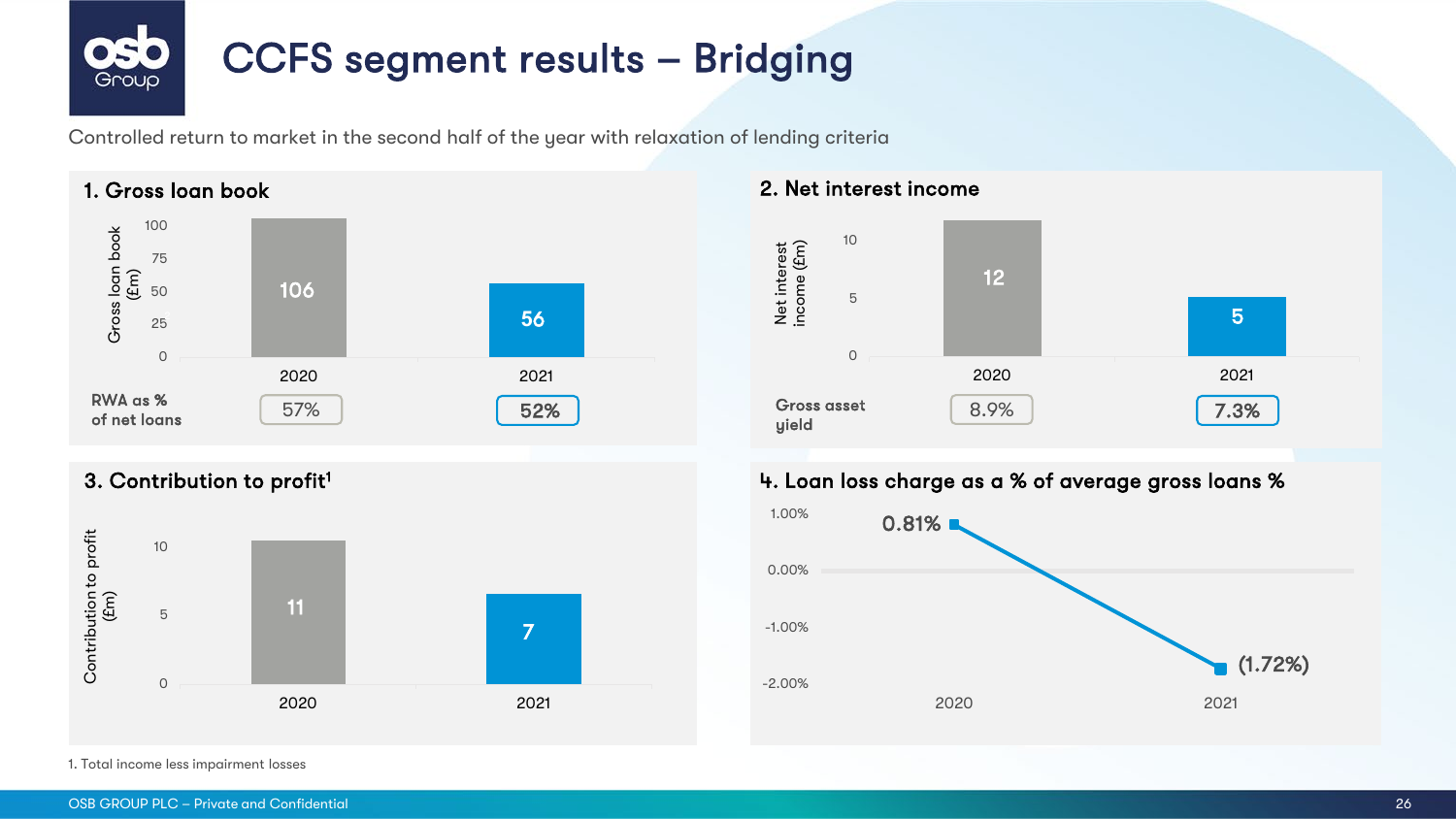# CCFS segment results – Second charge Group

Lending policy restrictions applied in 2021, with controlled relaxation of LTV







### 3. Contribution to profit<sup>1</sup> 2. Loan loss charge as a % of average gross loans

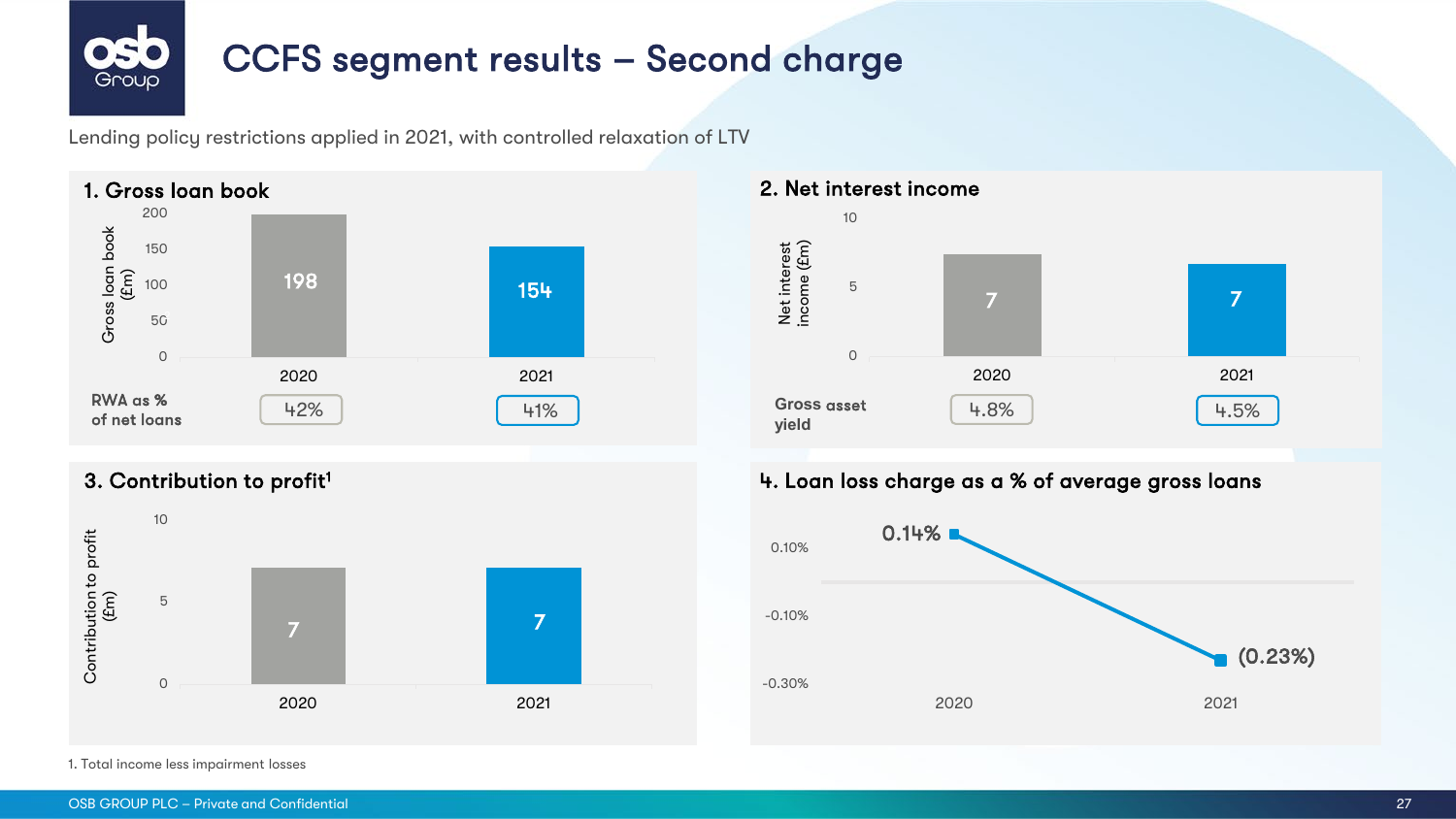

Capital resources and requirements as a percentage of RWAs



- Capital requirements shown are as at 31 December 2021. They include standard regulatory buffers (CCB, CCyB) for illustrative purposes
- The Pillar 2a requirement of 1.27% of RWAs excludes a static integration add-on of £19.5m
- Current minimum capital requirement of 9.5% (Pillar 1 and Pillar 2a)
- O Optimal mix of instrument type to meet minimum capital requirement includes CET1, AT1 and Tier 2
- **○** Current capital ratio includes c.1.2% of transitional adjustments which will amortise over time
- In addition, Board and management buffers are maintained above regulatory minimums to support planned growth inbetween profit verifications
- **◯** The Group is currently well in excess of minimum regulatory capital requirements
- The Group is subject to an interim MREL requirement of 18% of  $\Omega$ RWAs by July 2024 with full bail-in MREL of 2x Pillar 1 and Pillar 2a from July 2026

1. Assumed reintroduction of CCyB in the future

2. Transitional adjustments relate to FV uplift on CCFS' net assets and COVID-19 transitional adjustments relating to the ECLs and other IFRS 9 add backs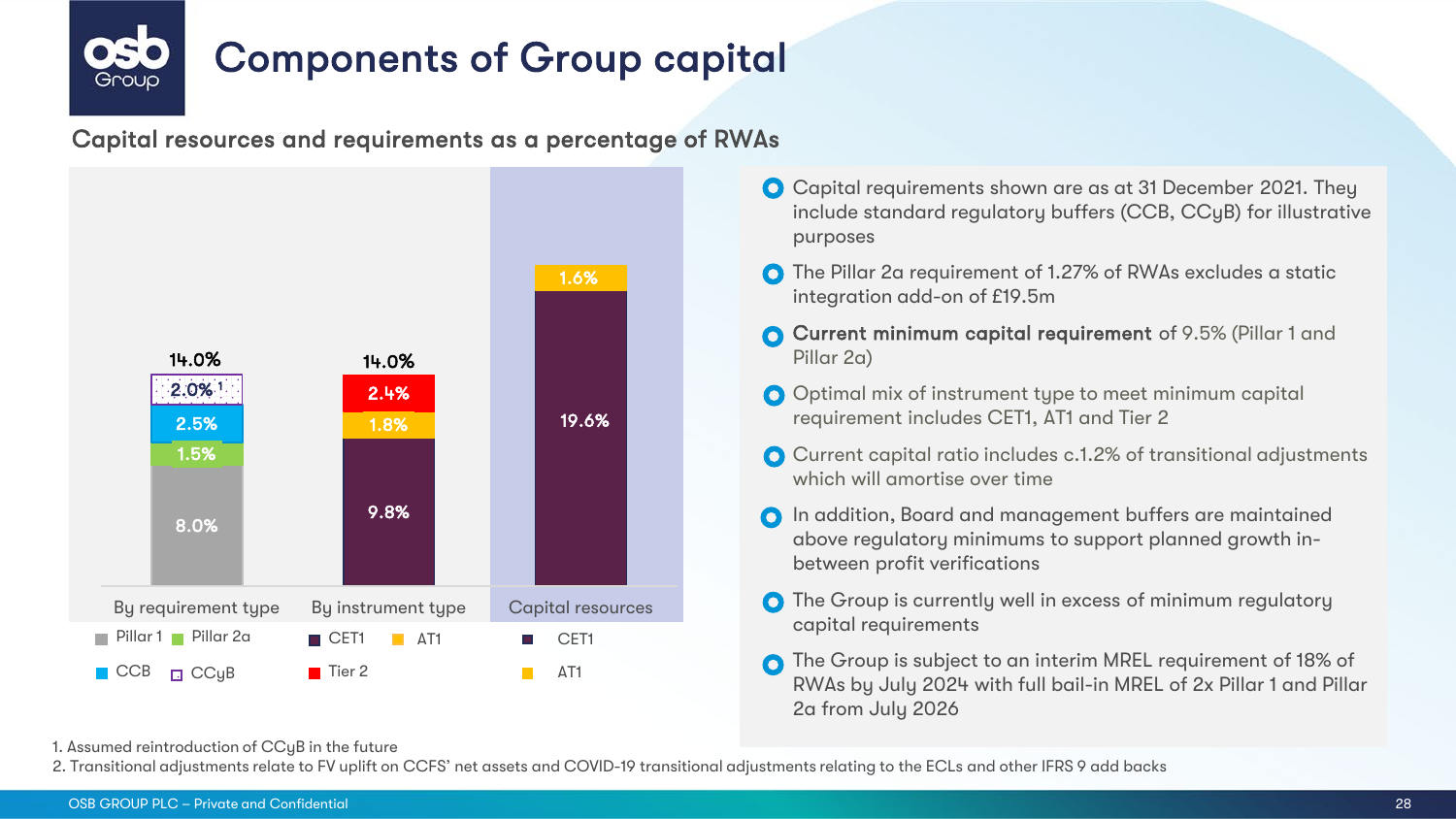

# Updated forward-looking macroeconomic scenarios

Forecast macroeconomic scenarios over a five year period

|                 |                                   |                                           | <b>Scenario %</b>                   |                                                            |
|-----------------|-----------------------------------|-------------------------------------------|-------------------------------------|------------------------------------------------------------|
| <b>Scenario</b> | <b>Probability</b><br>weighting % | Economic measure                          | 5 year average<br>(yearly growth %) | <b>Cumulative</b><br>growth/(fall) to<br>peak/(trough) (%) |
|                 |                                   | <b>GDP</b>                                | 3.3                                 | 14.5                                                       |
|                 |                                   | House Price Index (HPI)                   | 1.9                                 | (3.5)                                                      |
| Base case       | 40                                | <b>Bank Base Rate (BBR)</b>               | 0.3                                 | 0.7                                                        |
|                 |                                   | Unemployment rate                         | 4.2                                 | 0.1                                                        |
|                 |                                   | <b>Commercial Real Estate Index (CRE)</b> | 1.9                                 | (3.5)                                                      |
|                 |                                   | GDP                                       | 4.0                                 | 18.5                                                       |
|                 |                                   | House Price Index (HPI)                   | 4.5                                 | (1.0)                                                      |
| Upside          | 20                                | <b>Bank Base Rate (BBR)</b>               | 1.1                                 | 1.7                                                        |
|                 |                                   | Unemployment rate                         | 3.7                                 | (1.2)                                                      |
|                 |                                   | <b>Commercial Real Estate Index (CRE)</b> | 4.5                                 | (1.0)                                                      |
|                 |                                   | <b>GDP</b>                                | 2.3                                 | 1.2                                                        |
|                 |                                   | House Price Index (HPI)                   | (2.9)                               | (22.2)                                                     |
| Downside        | 28                                | Bank Base Rate (BBR)                      | (0.1)                               | (0.4)                                                      |
|                 |                                   | Unemployment rate                         | 6.1                                 | 1.8                                                        |
|                 |                                   | Commercial Real Estate Index (CRE)        | (2.9)                               | (22.2)                                                     |
|                 |                                   | <b>GDP</b>                                | 1.7                                 | (0.4)                                                      |
|                 |                                   | House Price Index (HPI)                   | (5.8)                               | (33.9)                                                     |
| Severe downside | 12                                | <b>Bank Base Rate (BBR)</b>               | (0.3)                               | (0.6)                                                      |
|                 |                                   | Unemployment rate                         | 6.5                                 | 2.1                                                        |
|                 |                                   | <b>Commercial Real Estate Index (CRE)</b> | (5.8)                               | (33.9)                                                     |